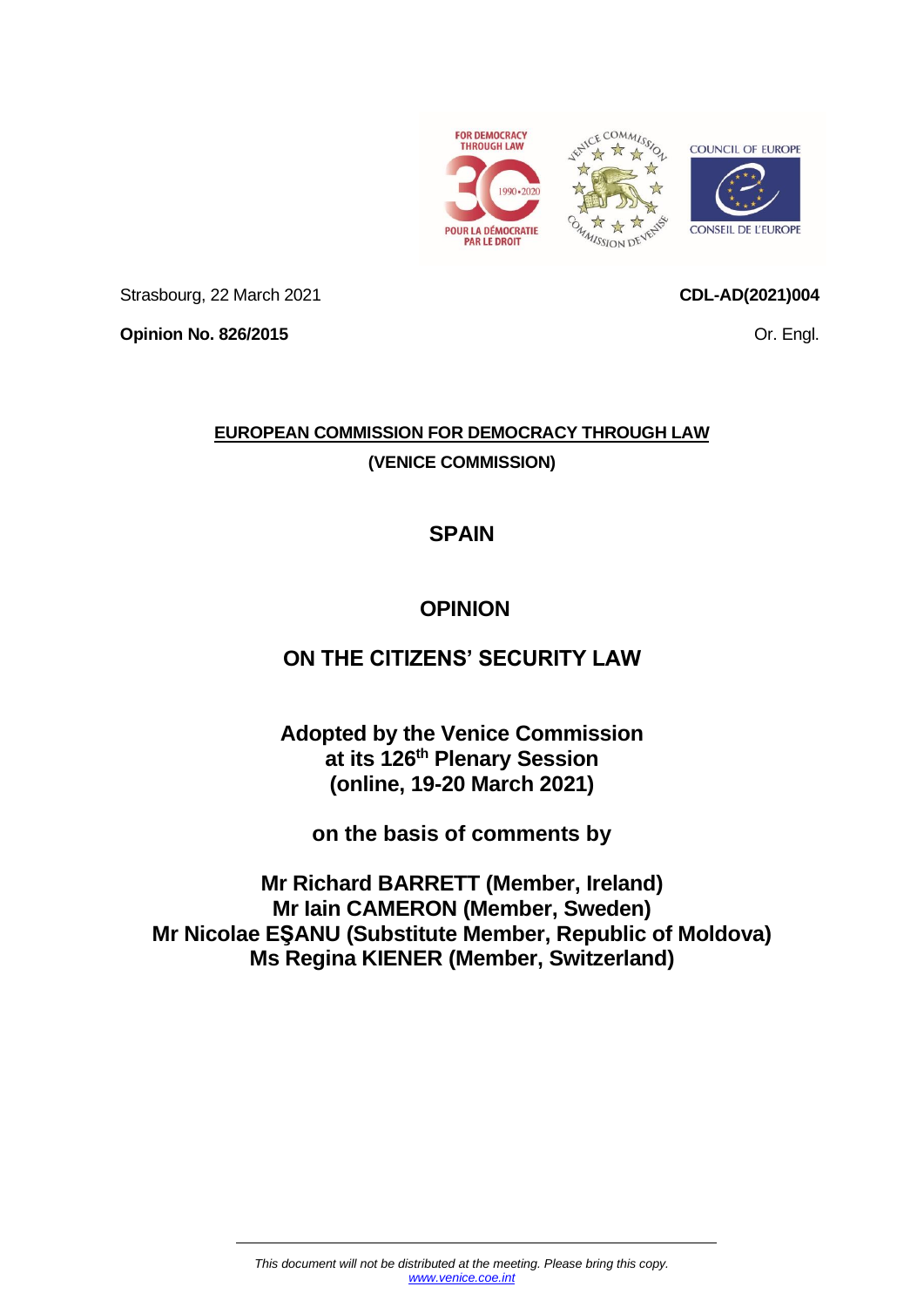## **Contents**

| Ш.   |                                                                                             |    |
|------|---------------------------------------------------------------------------------------------|----|
|      |                                                                                             |    |
| В.   |                                                                                             |    |
| C.   | The perspective of reforming Law no. 4/2015 in the light of the two judgments of the        |    |
|      |                                                                                             |    |
| III. |                                                                                             |    |
|      |                                                                                             |    |
|      |                                                                                             |    |
|      |                                                                                             |    |
|      |                                                                                             |    |
|      | Liability of the organisers for failure to notify/deviation from the notification  15<br>2. |    |
| D.   |                                                                                             |    |
| Е.   |                                                                                             |    |
| IV.  |                                                                                             | 22 |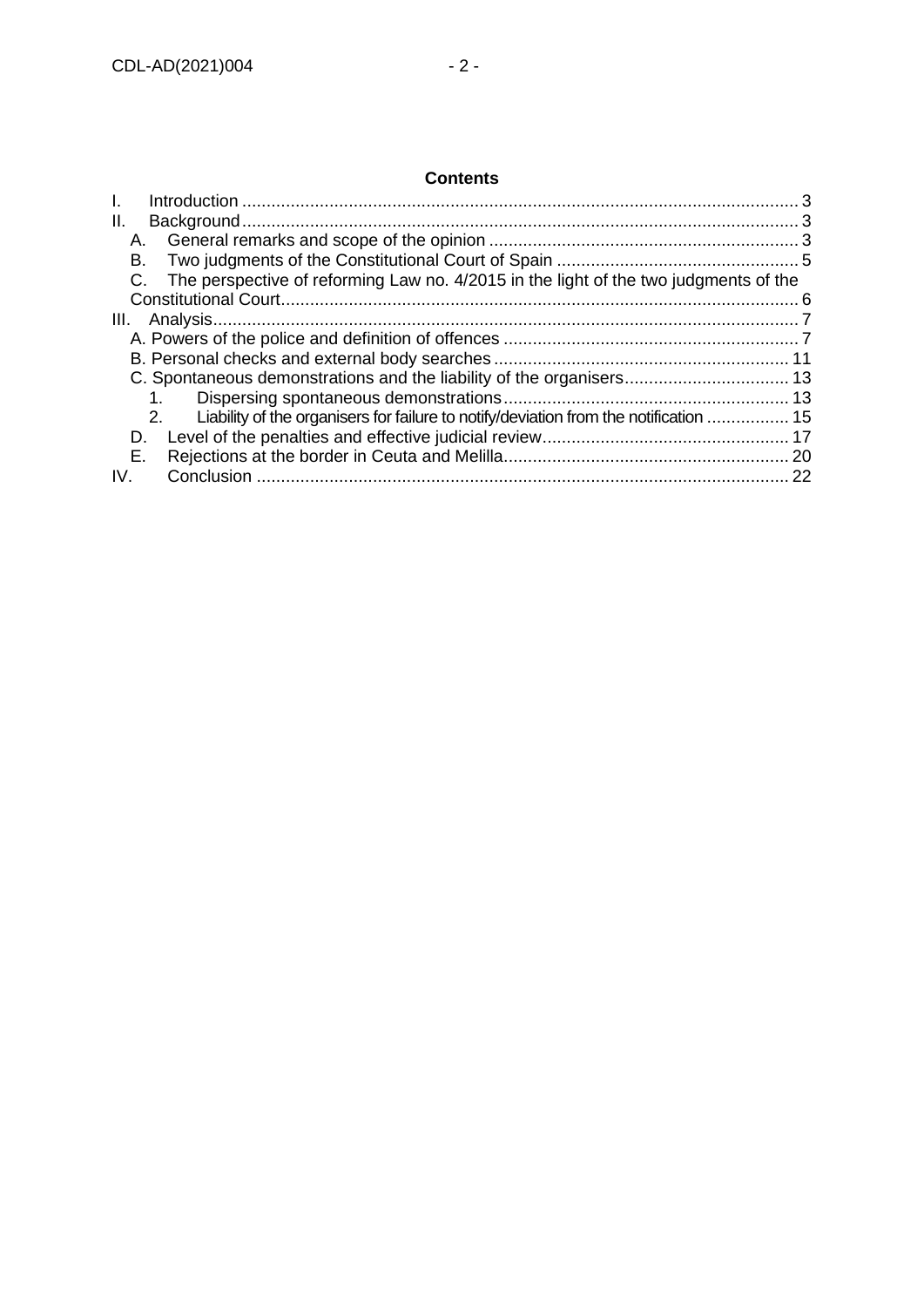## <span id="page-2-0"></span>**I. Introduction**

1. By letter of 9 October 2015, the Monitoring Committee of the Parliamentary Assembly of the Council of Europe requested an opinion of the Venice Commission on the Organic Law on Citizens' Security [\(CDL-REF\(2021\)021\)](https://venice.coe.int/webforms/documents/?pdf=CDL-REF(2021)011-e), hereinafter "Law no. 4/2015" or "the Law". The preparation of this opinion was adjourned on account of elections and pending examination of several provisions of the Law by the Constitutional Court of Spain. The latter having rendered its main judgment on 19 November 2020 [\(CDL-REF\(2021\)012\)](https://venice.coe.int/webforms/documents/?pdf=CDL-REF(2021)012-e), the work was finally resumed.

2. Mr Richard Barrett (member, Ireland), Mr Iain Cameron (member, Sweden), Mr Nicolae Eşanu (substitute member, Republic of Moldova) and Ms Regina Kiener (member, Switzerland) acted as rapporteurs for this opinion.

3. Due to the pandemic-related travel restrictions, and a visit to Spain having been impossible, between 11 and 19 February 2021 the rapporteurs held a series of online meetings with the office of the *Defensor del Pueblo*, the office of the President of the Constitutional Court of Spain, Ministry of Foreign Affairs, Ministry of Interior, Ministry of Justice, Ministry of the Presidency, members of the *Cortes Generales* (both from the Congress and the Senate), as well as with civil society. The Commission is grateful to the Ministry of Foreign Affairs of Spain and to the Permanent Representation of Spain at the Council of Europe for the help in the organisation of the online meetings.

4. This opinion was prepared in reliance on the English translation of the Law and of the judgments of the Constitutional Court of Spain provided by the Spanish authorities. The Spanish authorities also submitted to the Venice Commission written comments on the draft opinion, which will be addressed below.

5. This opinion was drafted on the basis of comments by the rapporteurs and the results of the online meetings with the Spanish authorities and other interlocutors. It was adopted by the Venice Commission at its 126<sup>th</sup> online Plenary Session on 19 March 2021.

## <span id="page-2-1"></span>**II. Background**

## <span id="page-2-2"></span>**A. General remarks and scope of the opinion**

6. "Citizens' security" is a complex legal concept, entrenched in the Spanish Constitution<sup>1</sup> and developed in jurisprudence of the Constitutional Court of Spain. According to the Preamble to the Law, the purpose of the Law is "to protect people and property and to maintain the public peace", essentially through the "regulation of police interventions", but also by covering other matters. Law no. 4/2015 regulates a vast array of issues: general principles governing the exercise of the police powers (Chapter I), regulations related to the personal identification documents (IDs) and ID checks (Chapter II), powers of the police to enter and search premises and vehicles, to do body searches, to conduct road checks, to exercise control of demonstrations and other public events, use surveillance cameras, etc. (Chapter III). It further regulates specific areas where the police may exercise administrative controls - circulation of weapons, drugs and other dangerous substances, functioning of private security services, internal security measures on some sites, etc. (Chapter IV). Finally, it defines the regime of administrative fines for various breaches of the law (related to public order on the streets, drug abuse, prostitution, carrying of weapons etc.) and the procedure for imposing or challenging the fines (Chapter V). The Law also contains final and transitional provisions, one of which ("additional provision 10") allows the police

<sup>&</sup>lt;sup>1</sup> Article 104 para. 1, in the context of the constitutional mandate of the security forces, to be read along with the concept of "public safety" in Article 149 para. 1 (29), describing the competencies of the State and the possibility of creation of police forces in the self-governing communities.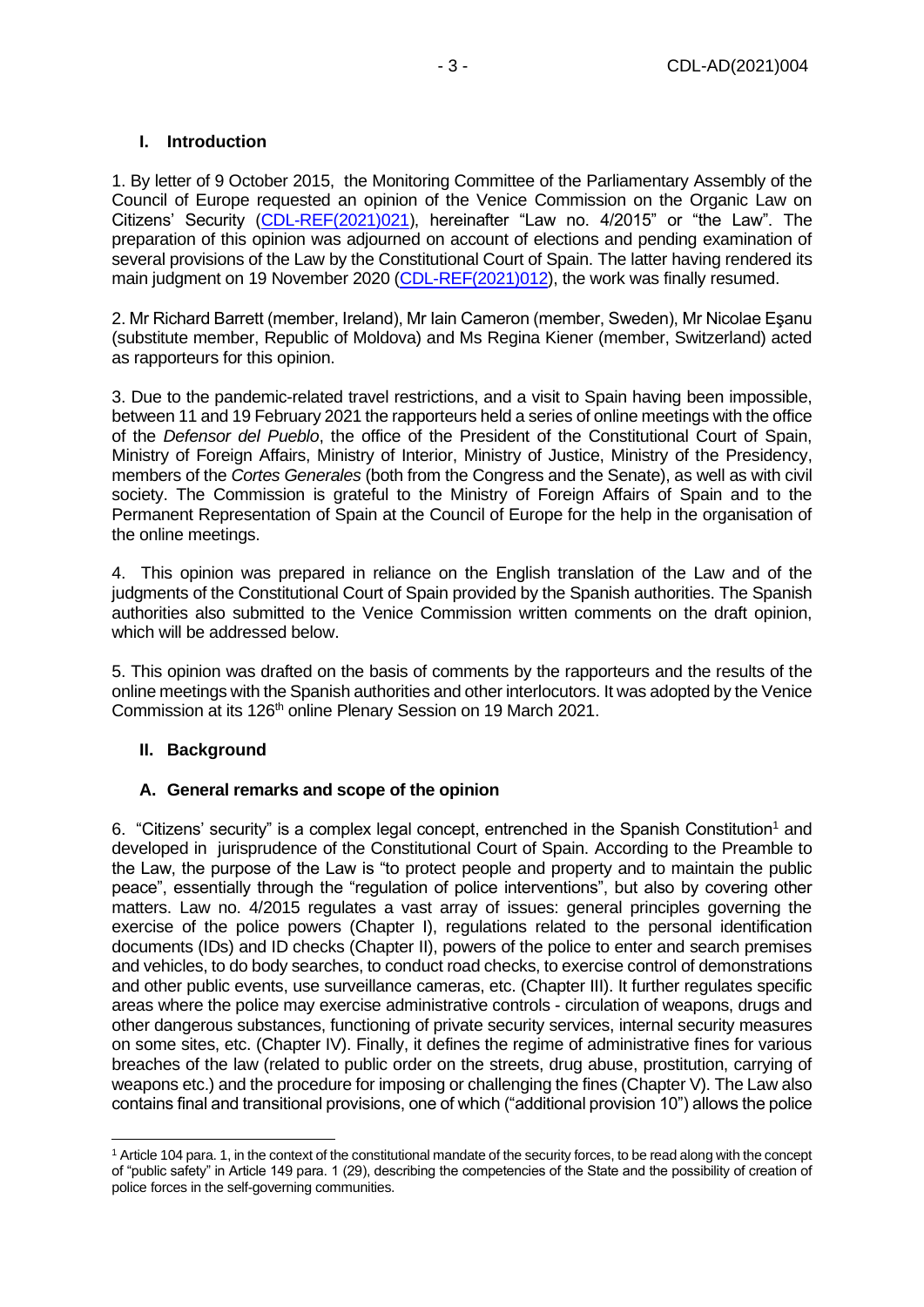in the Spanish autonomous towns of Ceuta and Melilla to prevent illegal border-crossing by aliens.

7. Law no. 4/2015 replaced an earlier Law on the Protection of the Citizens' Security of 1992 (Organic Law no. 1/1992). Both laws are based on the extensive understanding of the "citizens' security", share broadly similar structure and cover the same areas of interaction between the police and the society. However, Law no. 4/2015 is much longer and more detailed in describing the powers of the police and the corresponding obligations of private individuals, companies and other State institutions. For example, Law no. 4/2015 establishes rules for external body searches, introduces restrictions on demonstrating around parliamentary buildings, allows the use of CCTV footage, prohibits unauthorised filming of police agents, etc. That level of details was absent from the 1992 law. In addition, Law no. 4/2015 makes it possible to sanction through administrative procedures certain offences which before were defined as crimes (such as disobedience to the orders of the police).

8. As explained to the rapporteurs, the original focus of the Law, supported by the then ruling majority of *Partido Popular*, was on the policing of mass public gatherings. In the first years after the adoption of the Law, therefore, the sanctions provided by it were imposed most often for disorderly behaviour during demonstrations, "occupy" actions and other similar contestation movements. In 2015, 87 872 fines were imposed under this law. In 2018 this figure rose to 249 665 per annum. The overall amount of fines imposed under the Law in 2018 amounted to 149 million EUR (the average fine was about 600 Eur).<sup>2</sup>

9. With the advent of the pandemic in 2020 the focus of the Law shifted: it started to be massively used for the enforcement of health restrictions (confinements, curfews, etc.). Due to the fragmented nature of the Spanish police forces (which include the National Police, *Guardia Civil*, regional police forces and local police offices), it is difficult to obtain a comprehensive statistical information about the application of this Law throughout the country. It is understood that the intensity of sanctions varied in different regions. According to the office of the *Defensor del Pueblo*, in the spring 2020 1 130 441 fines were imposed by various police forces just for one of the offences provided by Article 36 para. 6 (disobedience to the authority – see the more detailed analysis of this provision below).<sup>3</sup>

10. In essence, Law no. 4/2015 is a sort of "police code" defining the role of the police in the society. Police forces have a "monopoly of violence", so this Law is one of the most important piece of Spanish legislation from the human rights perspective. The Law provides for measures which may interfere with the freedom of expression (Article 10 of the European Convention on Human Rights, the ECHR) and the freedom of assembly (Article 11 of the ECHR), with the right to privacy (Article 8 of the ECHR) and with the respective guarantees set out in the ICCPR and other international documents. It also, in the final provisions, regulates matters related to the international refugee law. Interference with a right does not mean that the right has been violated. However, it cannot be denied that Law no. 4/2015 has at least the *potential* of affecting a broad range of fundamental rights. This explains why it has attracted criticism from the civil society and from many political forces which opposed its adoption in 2015, on account of its "repressive potential".

11. The Law is too vast, heterogenous and detailed for the Venice Commission to examine it comprehensively. Moreover, some of its provisions refer to other legislation (such as, for example, Organic Law 9/1983, of 15 July 1983, regulating the right to assembly, or Law 30/1992, of 26 November 1992, regulating the public administration system and the administrative

<sup>&</sup>lt;sup>2</sup> Source: [https://cadenaser.com/ser/2020/01/27/tribunales/1580115359\\_144382.html](https://cadenaser.com/ser/2020/01/27/tribunales/1580115359_144382.html) (based on the Mininstry of Interior statistics)

<sup>&</sup>lt;sup>3</sup> Relevant statistical information on the application of the law (in Spanish, also based on the Ministry of Interior figures) may be found here[: https://www.publico.es/politica/ley-mordaza-millon-multas-implantacion-ley-mordaza-superan-563](https://www.publico.es/politica/ley-mordaza-millon-multas-implantacion-ley-mordaza-superan-563-millones-euros.html) [millones-euros.html](https://www.publico.es/politica/ley-mordaza-millon-multas-implantacion-ley-mordaza-superan-563-millones-euros.html)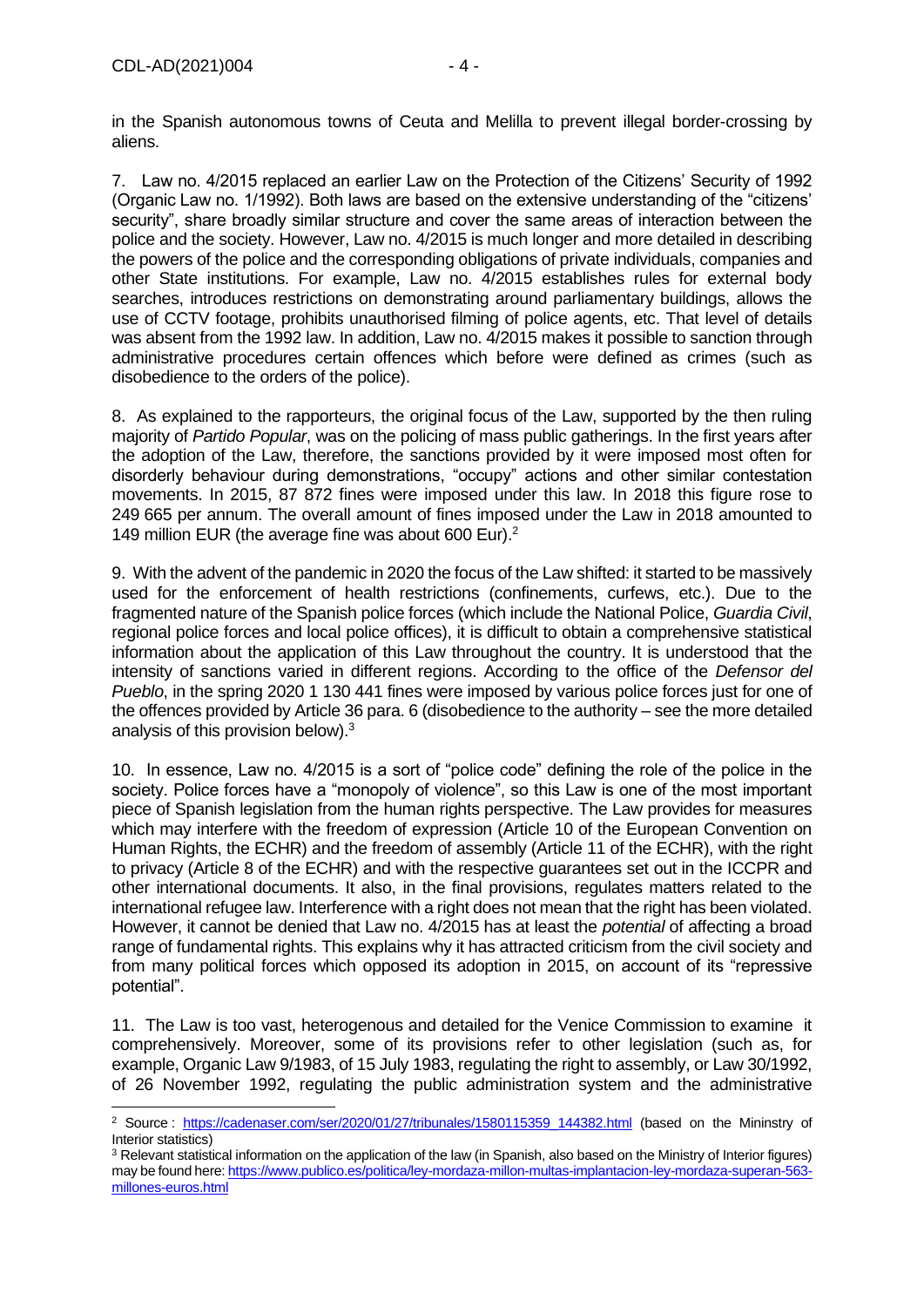procedure) which the Venice Commission was not requested to review. Therefore, the Venice Commission will concentrate only on those elements of the Law which have been highlighted in the domestic discussion and which, in its opinion, deserve to be considered in the first place. Absence of remarks on other provisions of Law no. 4/2015 (or contained in other laws) should not be seen as tacit approval.

## <span id="page-4-0"></span>**B. Two judgments of the Constitutional Court of Spain**

12. After the adoption of the Law, a group of opposition MPs challenged some of its provisions before the Constitutional Court, by way of an abstract control of constitutionality. In 2019 there were two legislative elections and after the second the parliamentary majority has changed.

13. On 19 November 2020, the Constitutional Court of Spain (the CCS) issued its first judgment on the Law. At the outset, the CCS distinguished between the notions of public safety, public security, and public order. It then analysed the specific provisions of Law no. 4/2015 and concluded that most of them are not unconstitutional. In particular, the CCS upheld the provisions on body searches (Article 20 para. 2) and those establishing liability for demonstrations near the buildings of national and regional parliaments, even when those are not in session (Article 36 para 2). As to the provisions defining the responsibility of organisers for breaching the conditions for the conduct of the demonstrations (Article 30 para. 3 in combination with Article 37 para. 1),<sup>4</sup> the CCS found them "conditionally constitutional" – provided that they are interpreted in the particular manner indicated in the judgment. A similar approach was used for Article 37 paras. 3 and 7, defining offences of disruption of pedestrian traffic and unlawful occupation of dwellings and buildings: these provisions were also declared constitutional in the light of the detailed explanations given by the CCS as to the statutory rule. Finally, the CCS also considered that "additional provision 10" – allowing for the rejection at the border of aliens trying to cross borders illegally in Ceuta and Melilla – is also constitutional, provided that it is "applied to individual entries", that it allows for judicial review, and that it respects the international obligations of Spain.

14. Only one provision of the Law was declared unconstitutional by the CCS, and only in part. Article 36 para. 23 prohibited the "unauthorised" use of photo and video images of police officers at duty or in a private setting. The CCS held that the reference to "unauthorised" images implies the need for an authorisation, which is a form of censorship. The CCS thus affirmed that the taking of such pictures cannot be limited, while their use – which may endanger protected interests – may be lawfully restricted. The CCS thus ruled that the reference to the "unauthorised" use of the pictures should be excluded from the law.

15. In parallel with the constitutional complaint introduced by the MPs, Law no. 4/2015 was challenged before the CCS by the Parliament of Catalonia on broadly similar grounds. On 28 January 2021 the CCS issued its judgment in this second case (CDL-REF(2021)027). This judgment mostly reiterated the findings of the judgment of 19 November 2020. To the extent that the second constitutional complaint went beyond the first one or was argued on different legal grounds, the CCS dismissed it as well. Thus, the CCS found that Article 35 para. 1 (prohibiting unlawful demonstrations around objects of basic infrastructure) and Article 36 paras. 1 and 8

<sup>4</sup> Which is defined in Organic Law 9/1983, of 15 July 1983, regulating the right to assembly, and include, inter alia, the duty of the organisers to "adopt the measures necessary for the proper holding of such assemblies and demonstrations" (Article 4 para. 2), providing for the subsidiary liability of organisers for the damage caused by the participants (Article 4 para. 3). Law no. 9/1983 also provides for the duty of prior notification of the authorities – 10 days before the event or, in urgent cases, 24-hours' prior notification (Article 8), and establishes requirements to the content of the prior notification (Article 9), allows the State authorities to modify time or place or format of the demonstration (Article 10), on the public order grounds.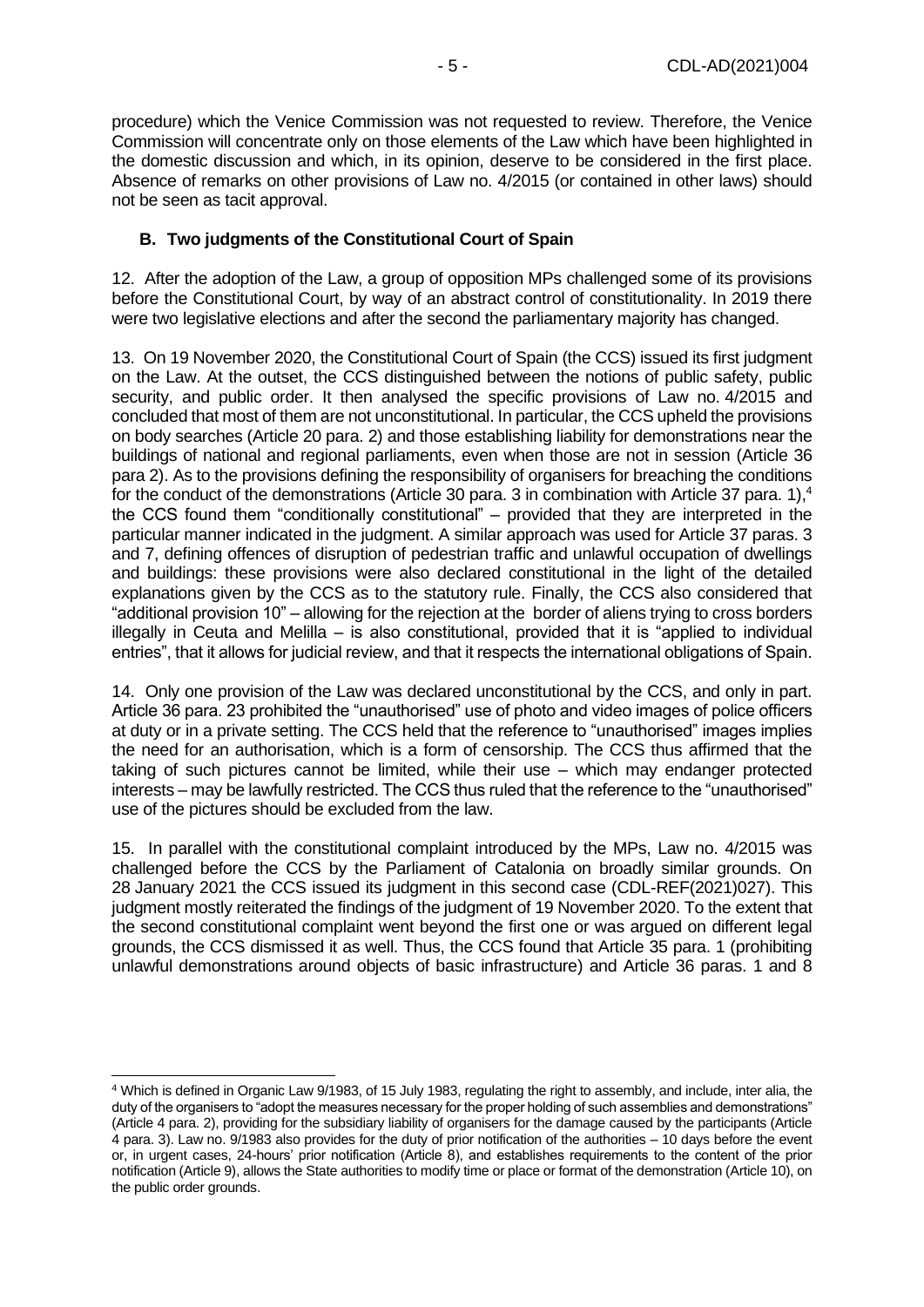(prohibiting disruption of public order in public events, sportive or cultural performances, and disruption of the normal course of lawful public events) are constitutional.<sup>5</sup>

## <span id="page-5-0"></span>**C. The perspective of reforming Law no. 4/2015 in the light of the two judgments of the Constitutional Court**

16. In the judgment of 19 November 2020, the CCS argued in essence that if the contested provisions of the Law are interpreted in good faith and with due regard to the principles of proportionality and *in dubio pro libertate*, in the light of the explanations given by the State Attorney, and taking into account the relevant jurisprudence of the CCS and the European Court of Human Rights (the ECtHR), they are not unconstitutional (with the few exceptions mentioned above). The judgment of 28 January 2021 follows the same logic.

17. As was explained to the rapporteurs, the CCS has traditionally tried to avoid invalidating a norm when it is possible to give it a constitutionally compliant interpretation. In one of its previous judgments the CCS formulated its approach in the following terms: "The mere possibility of a tortious use of the rules can never in itself be sufficient reason to declare them unconstitutional, because although the Rule of Law tends to replace the government by men with the government of laws, there is no legislature, however wise it may be, capable of producing laws that a ruler cannot misuse". <sup>6</sup>

18. It is true that the contested provisions *may* be interpreted and applied in a manner compatible with the Constitution of Spain and with international human rights law. And if any of those provisions, contrary to this assumption, has been misapplied, this can be put right by way of a constitutional review of specific cases *in concreto*.

19. This approach to the review of statutory norms is based on the assumption that the administrative and judicial practice follow the guidelines formulated by the CCS. In practice, however, the Law will be applied by police and security forces, and often enough decisions must be taken as an immediate reaction to certain – often spontaneous or unforeseeable – events or behaviours of citizens, that is, without a previous formal legal procedure which would allow for a careful legal assessment of the appropriate measures and the proportionality of their use. Therefore, in practice, the interpretation and application of the norms in harmony with international human rights standards and the rights and freedoms set out in the Constitution, as argued by the CCS, may be difficult to achieve. If a statutory norm leads to many abuses in practice, this norm must be changed, circumscribed, or accompanied by additional safeguards, even if in theory it is constitutionally acceptable. The fact that the CCS confirmed its constitutionality does not affect this analysis: the legislator retains the possibility to improve such norms. The Venice Commission therefore invites the Spanish legislator to revise the Law in order to make its provisions more precise and foreseeable, and less prone to misuses.

20. As explained to the rapporteurs, despite the great number of fines imposed under the Law, only a fraction of them has been contested before the administrative courts and, apparently, the CCS has not yet had a chance of reviewing those cases *in concreto*. In such circumstances, it is difficult for the Venice Commission to evaluate whether the practical application of the Law is in conformity with the Spanish Constitution and Spain's international obligations. The Parliament of Spain is currently considering a bill proposing to modify Law no. 4/2015. Without commenting on the specific legislative proposals, the Venice Commission encourages the legislator to carry out an in-depth assessment of the practical operation of the Law and its impact – especially in the

<sup>5</sup> The CCS also found that Article 36 para. 22 ( introducing restriction on the navigation of high-speed vessels and light aircrafts) was compatible with the Constitution, but this aspect of the law will be left outside of the scope of the present opinion.

<sup>6</sup> 238/2012 of 13 December, LG7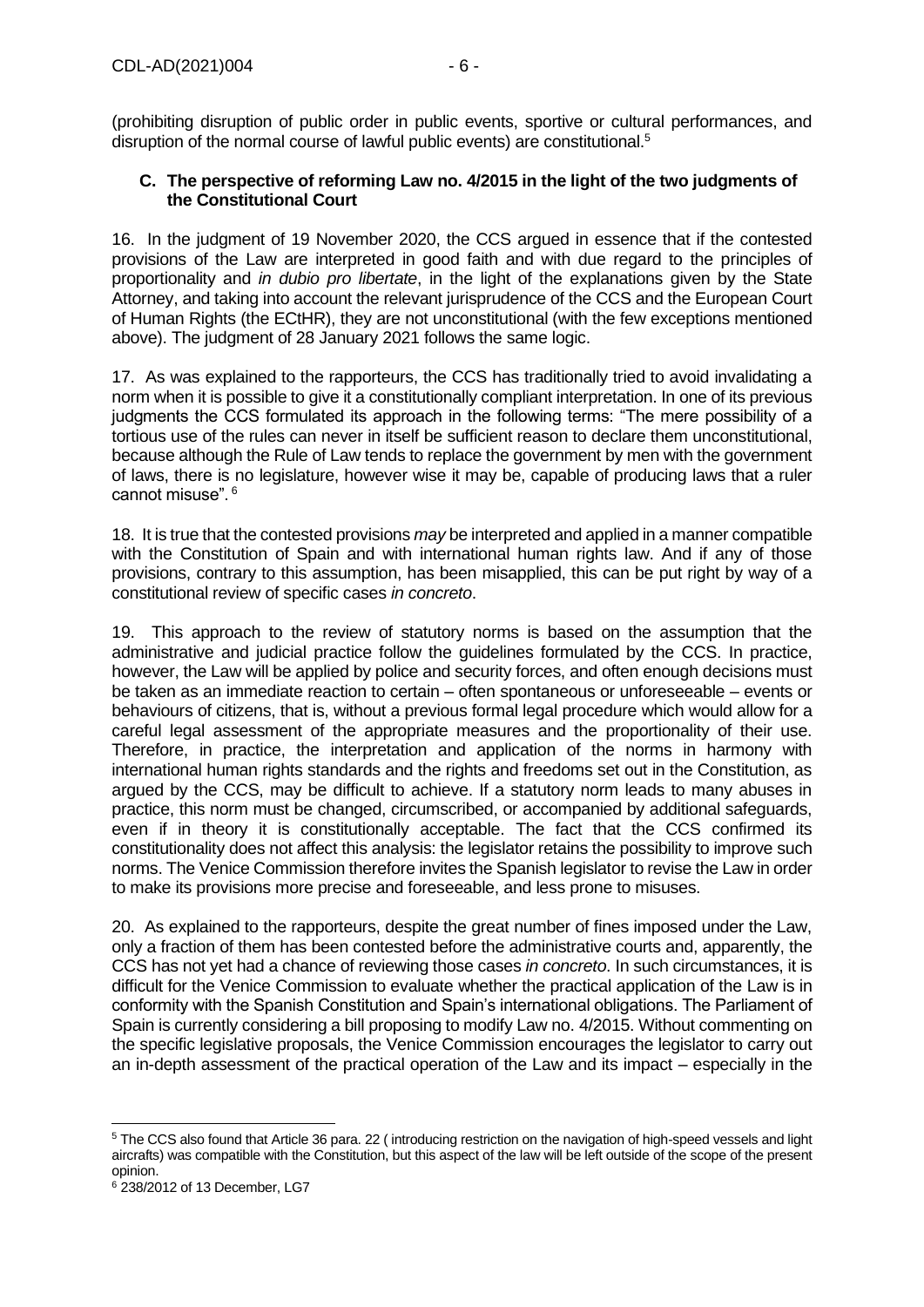areas which pertain to the right to privacy or freedom of assembly.<sup>7</sup> Given the "repressive potential" of the Law, such review should be conducted regularly, at reasonable intervals.

#### <span id="page-6-0"></span>**III. Analysis**

#### <span id="page-6-1"></span>**A. Powers of the police and definition of offences**

21. Law no. 4/2015 contains a number of open-ended provisions which entrust the police with broad powers but do not indicate in which situations these powers may or may not be used (except as regards the principle of proportionality, see below).<sup>8</sup> The Law also defines certain administrative offences in an equally vague manner – for instance, Article 37 para. 4 penalises "showing disrespect towards law enforcement official". This formula is wide open to subjective interpretations.<sup>9</sup> Such flexibility of many provisions of the Law may be illustrated by the fact that although originally the Law was designed to counter very specific threats to public order (mostly related to violent protests), in 2020 it started being applied to enforce public health restrictions introduced in the wake of the pandemic. This was made possible because of the all-embracing formula used, in particular, in Article 36 para. 6, establishing liability for "disobedience […] to the authorities".<sup>10</sup> Before addressing some specific examples of overbroad provisions, a general observation on the practical application of such legislative approach is needed.

22. The principle of legal certainty, which is one of the fundamental elements of the Rule of Law, requires *inter alia* that statutory norms be formulated clearly, and their application be foreseeable.<sup>11</sup> As repeatedly stated by the ECtHR, the law must be "formulated with sufficient precision to enable the individual – if need be with appropriate advice – to regulate his conduct".<sup>12</sup>

23. The requirement of clarity in legal rules also follows from the principle of equal treatment under the law. Leaving too much discretion to an administrative body or a judge (even the most reasonable and well-intended one) to decide, in the circumstances of each specific case, what is proportionate and what is not, will be detrimental both to the legal certainty (understood as the predictability of State action) and to the principle of equal treatment, because even reasonable people can disagree in their assessment of the proportionality. Finally, such wide discretion can disturb the balance of powers in a democratic State in that it can mean, in substance, delegating

<sup>7</sup> On the last point the Venice Commission recalls its recommendations in the revised Joint Venice Commission - ODIHR Guidelines on Freedom of Peaceful Assembly (3rd Edition), CDL-AD(2019)017, para. 100, where it stated that "to ensure that legislation […] relating to freedom of peaceful assembly are up-to-date and continue to adequately address current needs, the regulatory framework in this area should be periodically reviewed. It might therefore be desirable to place a statutory duty upon the relevant state authority to keep the law under review in light of evolving practice, and to make recommendations for reform if necessary. Such reviews should take account of evaluations of existing law and practice undertaken by independent monitoring initiatives. Such reviews can, in turn, help inform States' periodic reports to relevant regional human rights organizations, Treaty Bodies and the Universal Periodic Review (UPR)."

<sup>8</sup> For instance, Article 7 (2) of the law provides that "the competent authorities […] may request from individuals their help and collaboration to the extent necessary for the fulfilment of the purposes laid down in this [Law], especially in cases of serious public calamity or extraordinary disaster, provided that this does not involve any personal risk to them." Is it about the police having to resort to a private person's property in emergency situations, for example by requiring a vehicle or entering a property? Is it about the obligation to tip off police and report on observations? This provision does not establish neither the scope of the police powers' (and the corresponding obligation of individuals) nor the situations when this power can be used. The list of those broadly formulated police powers which can be found in Law no. 4/2015 can be continued

<sup>9</sup> Only in 2017, according to a report of Amnesty International (*[Sal a la calle si te atreves](https://doc.es.amnesty.org/ms-opac/recordmedia/1@000030148/object/38826/raw)*), over 20 000 fines have been issued under this provision alone by the national police forces, which shows that the notion of "disrespect" is used very frequently, and may well be interpreted very broadly.

<sup>&</sup>lt;sup>10</sup> The Government indicated, in their written comments, that "this sanctioning alternative has not been used for a long time". Specifically, they refer to Decree 926/2020 declaring the "state of alarm" which gave to the regional authorities both the regulatory and sanctioning competence to deal with the pandemic. However, Decree 926/2020 was enacted on 25 October 2020 (see https://www.boe.es/eli/es/rd/2020/10/25/926), which means that the sanction provided by Article 36 para. 6 had already been in use for several months before that moment in order to enforce the pandemicrelated restrictions.

<sup>&</sup>lt;sup>11</sup> See the Rule of Law Checklist, CDL-AD(2016)007, para. 58 et seq.

<sup>12</sup> ECtHR, *S. and Marper v. the United Kingdom* [GC], nos. 30562/04 and 30566/04, §§ 95 and 96, ECHR 2008-...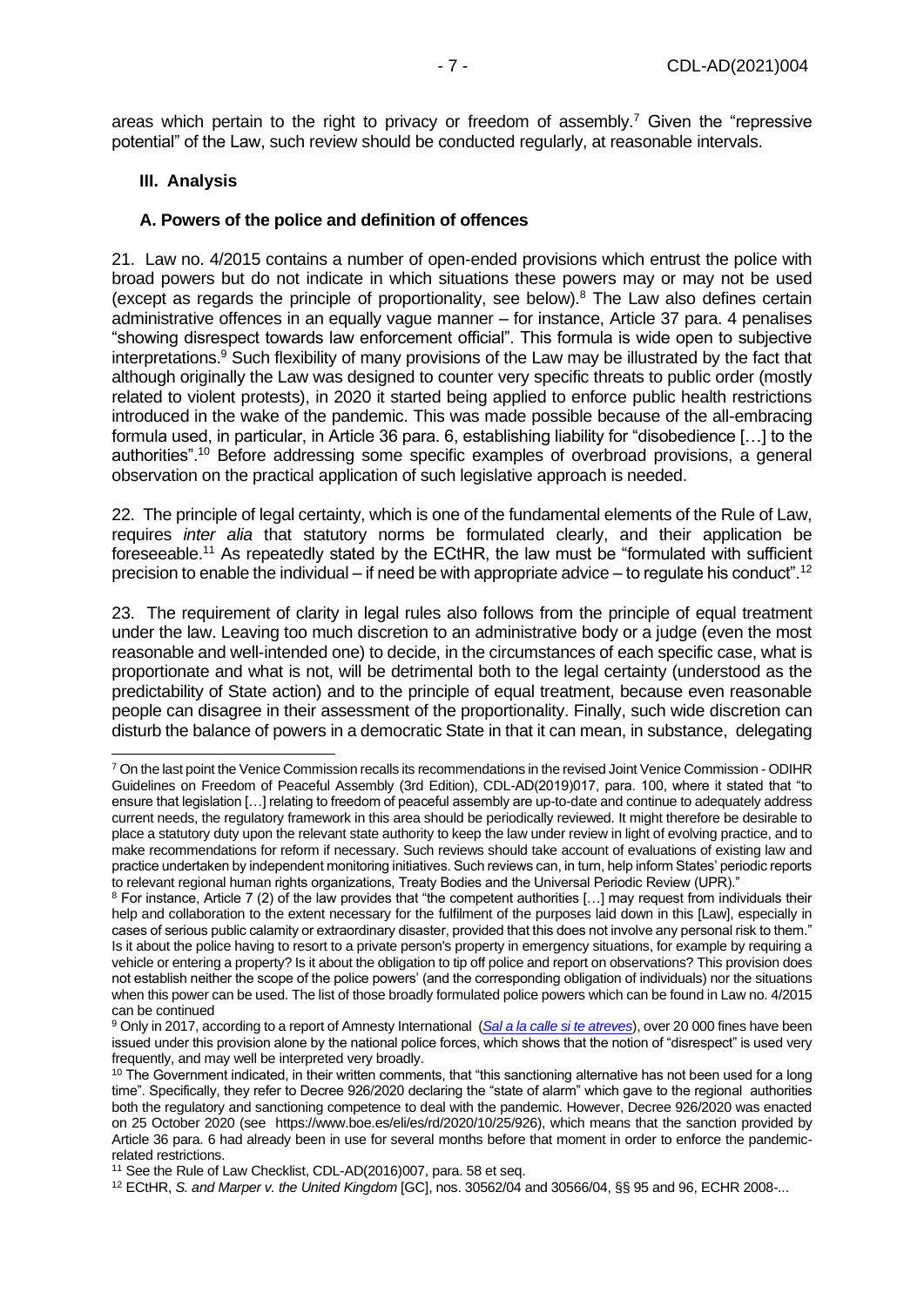to the executive authority (the police) the power to determine the content of the regulated (prohibited) conduct.

24. The Venice Commission is aware that in practice there is a natural limit to the clarity of the law. The multiplicity of different situations that can arise as regards policing public order means that it is not unusual for legislation to provide for a general power for the police to take measures necessary to maintain order in public places, where these are proportionate in the circumstances.<sup>13</sup> Laws should be clear, but not overly casuistic.

25. The Government, in their written comments, stress that the previous law (that of 1992) contained equally vague definitions, and that in many legal orders the police have similar broadly defined powers. While this may be true, in the opinion of the Venice Commission it does not absolve the legislator from the duty to formulate statutory provisions as precisely as possible, and, where an exhaustive definition is practically impossible – to improve the foreseeability of the law by using other legal techniques which will be described below.

26. Indeterminacy of a statutory norm may sometimes be compensated by the application of the constitutional principles – such as proportionality, non-discrimination, efficiency, respect for rights and freedoms, etc. These principles are enumerated in Article 4 of Law no. 4/2015. In addition, the Preamble to the Law also describes at length the proportionality test and stresses the need to find a proper balance between public order and individual or collective freedoms. Finally, the two judgments of the CCS as well as its constitutional jurisprudence in general, and the case-law of the ECtHR may serve as a guidance for the police interventions and application of fines. This is positive.

27. The citizen, however, is rarely an expert in constitutional law. When a police officer refers to a generally worded power in a statute as a basis for breaking up a meeting, entering premises, or checking the interior of a car, how is the citizen to know that this power in practice is supposed to be interpreted narrowly or qualified by reference to constitutional principles or the constitutional jurisprudence? Constitutional principles tend to be vague, and, as such, are insufficient to provide a legal basis for an intervention.<sup>14</sup> Members of police and security forces are also typically not trained constitutional lawyers.

28. The analysis of whether the law is sufficiently clear and foreseeable depends on the context, and, in particular, on the sphere the law in question regulates. According to the Swiss Federal Court, for instance, the degree of preciseness of a legal norm depends, among other things, on the issues to be regulated, on the complexity and predictability of the decision required in the individual case, on the norm's addressees, on the severity of the infringements on constitutional rights and on the question whether, in the circumstances, a decision is only possible and appropriate in the individual case. To a certain extent, the indeterminacy of norms can be compensated, as it were, by procedural guarantees, and particular importance must be given to the principle of proportionality.<sup>15</sup>

29. The Venice Commission in the Rule of Law Checklist emphasised that foreseeability "is essential in criminal legislation".<sup>16</sup> The CCS judgment of 19 November 2020 takes a similar view, stressing that administrative regulations should not be as precise as the norms of the criminal legislation. The Venice Commission agrees with this approach in principle; the main question, however, is how to distinguish "administrative" from "criminal" legislation. The Commission notes in this respect that certain types of "disorderly behaviour", which are now described in the Law and are punishable by way of administrative fines, have been previously regulated by the Criminal

<sup>15</sup> See, for example, BGE 128 I 327 E. 4.2 S. 340

<sup>13</sup> See eg. the Swedish *Polislag* (1984:387), section 13

<sup>&</sup>lt;sup>14</sup> The ECtHR has earlier been sceptical to Spanish arguments that unclear statutory law can be made clearer by implicit reference to constitutional norms - see *Valenzuela Contreras v. Spain*, no. 27671/95, 30 July 1998

<sup>&</sup>lt;sup>16</sup> Rule of Law Checklist, cited above, para. 59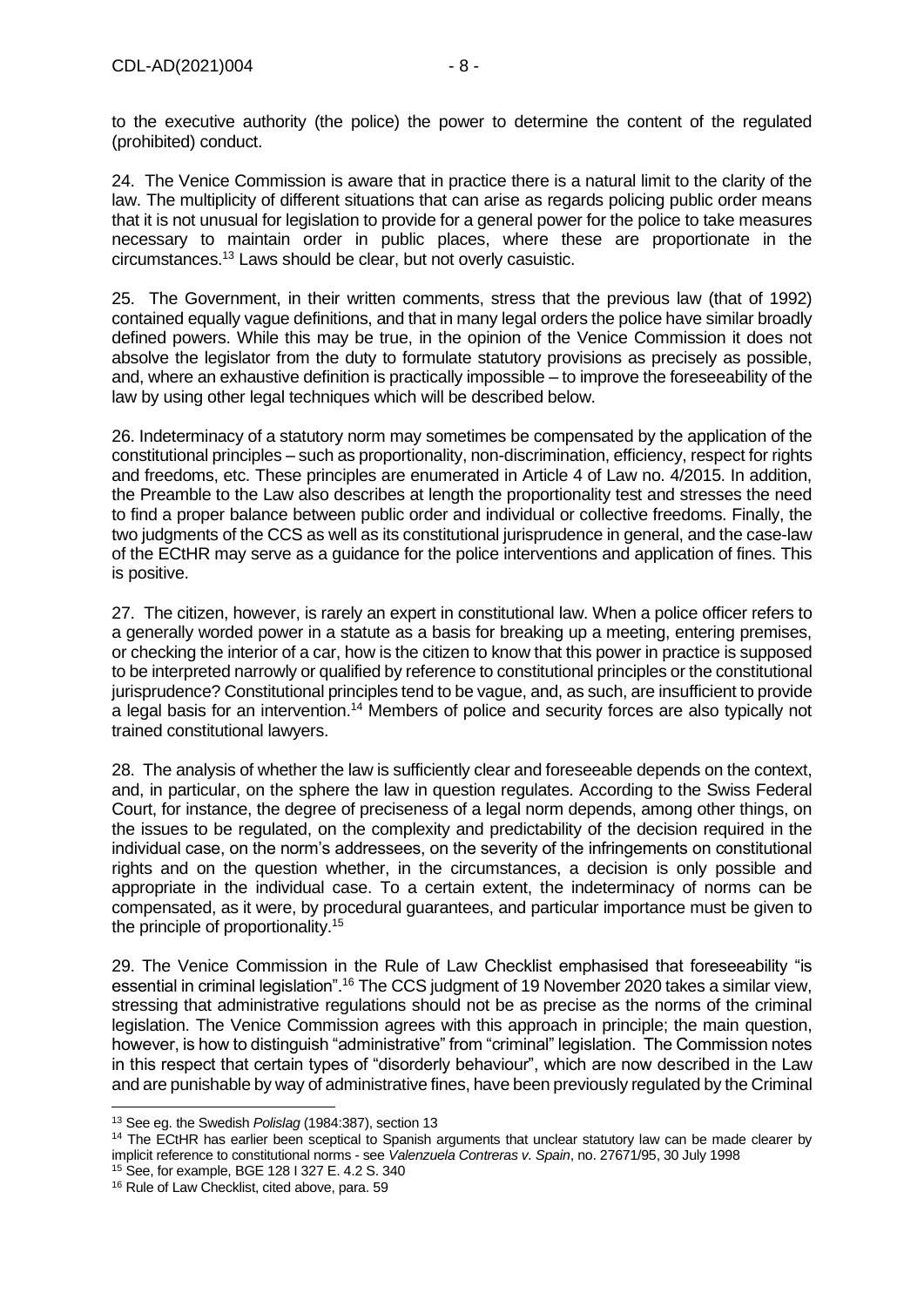Code. The legislator should not evade the difficult task of formulating clear and precise rules in the criminal law sphere by simply re-characterising the offences as "administrative". The severity of the administrative penalties (which may go up to 600 000 Euros for the most serious breaches – see Article 39 para. 1 of the Law) brings these offences within, or very close to, the criminal law sphere, as this is interpreted by the ECtHR, pursuant to the so-called *Engel* test.<sup>17</sup> In such circumstances, it is particularly important that the relevant offences be formulated in the law with necessary precision. Many states have chosen to move certain matters from the criminal law to administrative law, in part to relieve the burden from the ordinary courts of dealing with minor matters. However, there is a difference between making, for example, a *traffic offence* (such as speeding) an administrative offence and making *a public order offence* an administrative offence. In the case of the former there will often be objective, empirical evidence of the penalised conduct in the form of traffic cameras, radar, etc. In the case of the latter, the evidence that penalised conduct has occurred will in many cases will be the word of the police officer. While it cannot be said that a prohibition exists against moving minor offences from the sphere of criminal law to administrative law, assuming the rights of fair trial etc. are respected, there can be reasons for striving after as high a degree of precision as possible, as well as for providing, where appropriate, compensatory safeguards (see below, paras. 34 et seq.).

30. Clarity of the legislation is also an important requirement as regards coercive powers which police forces have in every legal order: arrest, search, seizure, use of physical force and weapons, etc. In any encounter between a police officer and a private individual, both should have a more or less clear understanding of the limits of the police officer's powers and the scope of the obligations of the individual.<sup>18</sup> As a rule, the more severe the impact on individual rights and freedoms, the stronger the democratic legitimacy and the precision of the norm should be.

31. In sum, "quasi-criminal" offences against public order and/or coercive powers of the police should be described in the Law with more precision, and the nature of the prohibited behaviour or the type and extent of the coercive powers of the police should be clear from relevant provisions of the statute. The Venice Commission therefore encourages the Spanish authorities to subject Law no. 4/2015 to careful revision from a human rights perspective in order to make the language of the Law and its scope of application more precise.

32. The indeterminacy of the provisions of the Law can be remedied through different means. First of all, it can be done by references to the principle of proportionality: actually, the Law follows this path by repeatedly stressing this principle in the Preamble, in the opening articles and in the provisions regulating specific powers of the police. This is positive.

33. The next avenue is to adopt detailed regulations at sub-legislative level, which would develop the provisions of the Law in the light of the jurisprudence of the CCS and the ECtHR.<sup>19</sup> The Spanish Government shared with the Venice Commission certain instructions which define the powers and duties of law enforcement officers in more detail, in particular in those situations which are regulated by Law no.  $4/2015$  – most importantly, an instruction on body searches and

<sup>17</sup> The classic *Engel* test ("the legal classification of the offence under national law", "the very nature of the offence" and "the degree of severity of the penalty that the person concerned risks incurring") have been more recently developed, in the context of administrative proceedings for the disorderly behaviour – in the Grand Chamber judgment of *Sergey Zolotukhin v. Russia* ([GC], no. 14939/03, ECHR 2009.

<sup>&</sup>lt;sup>18</sup> The [Council of Europe Code on Police Ethics](https://rm.coe.int/16805e297e) suggests that the legislation guiding the police shall be accessible to the public and sufficiently clear and precise, and, if need be, supported by clear regulations equally accessible to the public and clear.

<sup>&</sup>lt;sup>19</sup> In this context, see th[e UN Basic Principles on the Use of Force and Firearms by Law Enforcement Officials](https://www.ohchr.org/en/professionalinterest/pages/useofforceandfirearms.aspx) (adopted by the Eighth United Nations Congress on the Prevention of Crime and the Treatment of Offenders, Havana, Cuba, 27 August to 7 September 1990). For instance, according to paragraph 1, Governments and law enforcement agencies shall adopt and implement rules and regulations on the use of force and firearms against persons by law enforcement officials. In developing such rules and regulations, Governments and law enforcement agencies shall keep the ethical issues associated with the use of force and firearms constantly under review. See also the recommendations set out in the Council of Europe's Committee of Minister[s Recommendation Rec\(2001\)10 on the European Code of Police Ethics.](https://rm.coe.int/16805e297e)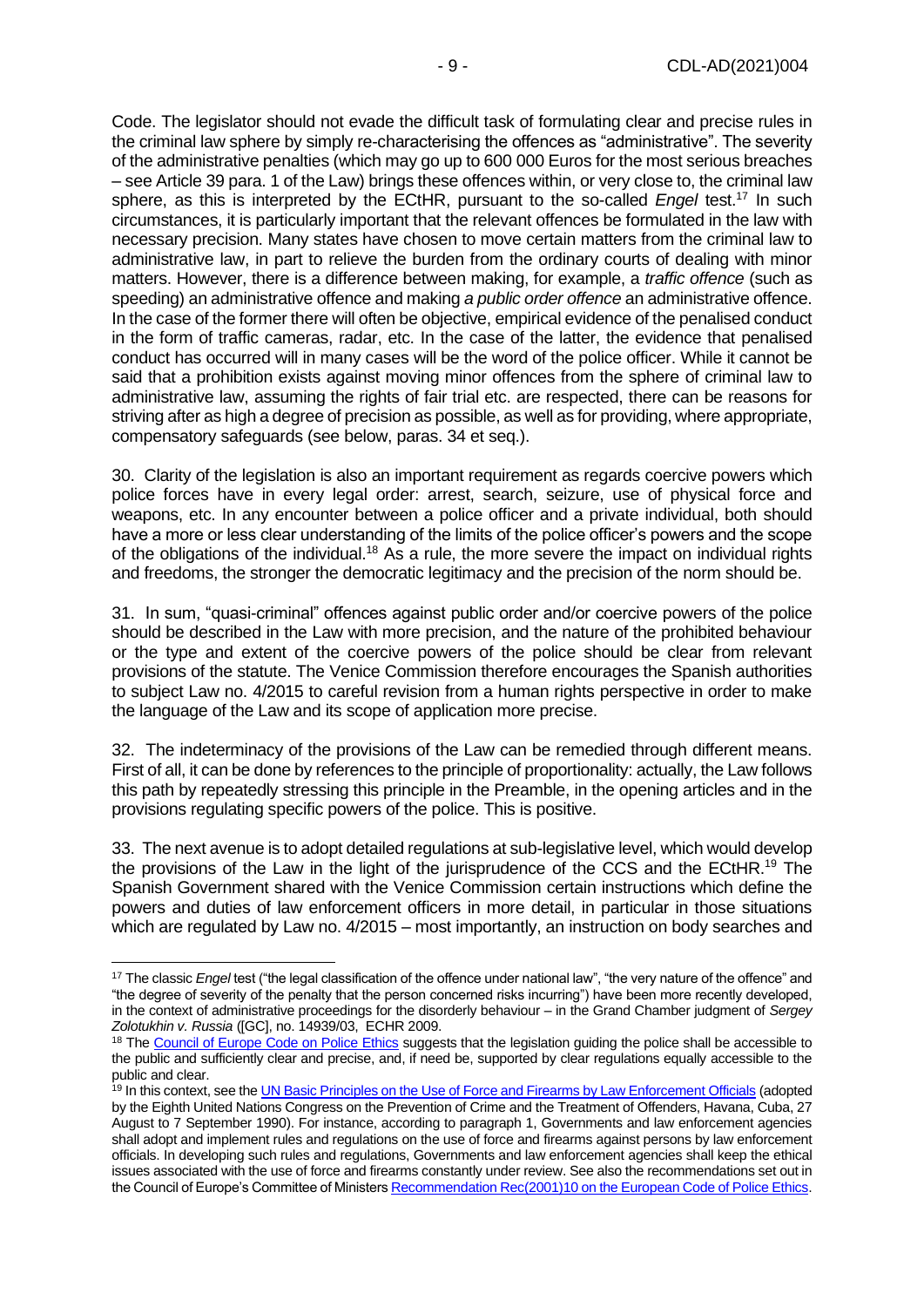on the application of penalties for the "disobedience" to the authorities or their agents and the lack of respect or consideration towards a member of a law enforcement agency (Instruction no. 13/2018 of 17 October 2018). However, it is unclear to what extent this and other internal instructions of the police on policing of demonstrations, ID checks, etc. reflect the recent constitutional jurisprudence of 2020-2021. If this jurisprudence is not reflected in the police instructions, this should be done as a matter of priority. Otherwise, the extensive explanations contained in the CCS judgments will remain dead letter.<sup>20</sup>

34. Such regulations should not only exist but should also be brought to the knowledge of all police officers, in order to guide them in their daily work. At the meeting with the rapporteurs the Spanish authorities asserted that the standard curriculum of training of police officers in Spain includes human rights questions. Together with their written observations, the Government of Spain shared with the Venice Commission detailed information on the National Human Rights Office in the National Police, which provides guidance on human rights issues, and helps implementing a Human Rights Training Plan for all National Police staff, which includes annual programming of talks, courses, conferences, colloquia, and workshops on the subject. The annexes to the Government's written comments also describe various trainings and courses which are proposed to police officers throughout their career and which are instrumental in combatting police violence, racial profiling, gender discrimination and other abuses in police work. The Venice Commission is grateful to the Spanish Government for these useful clarifications.

35. In any event, supplementing vague laws with detailed regulations at the sub-legislative level should only be seen as a temporary solution, and it is always preferable to make statutory provisions more precise and clearer.

36. Another option consists of strengthening the internal "follow-up mechanism" within the police itself. At the meeting with the Spanish interlocutors the rapporteurs learned that police officers are required to submit internal reports on the use of the coercive powers, but these are, of necessity, very brief. The main purpose of this reporting appears to be to make it possible to establish a register of offenders, as repeat offences is a factor in determining sanctioning levels. The first question which arises in this regard is whether millions of people who committed disobedience in the context of Covid-related restrictions deserve to be registered as public order recidivists. Such use of the register of offenders may be problematic because the context of public health non-compliance is different from that of public order infringement which is the focus of the Law. In any event, there appears to be no follow-up in the sense of using these reports to analyse patterns of the use of police powers, in order for example to facilitate subsequent internal inspection of police forces, or units within these forces. Nor does it appear that any external body has the task of following up these reports. In many States there are allegations of abusive behaviour by the police (such as arbitrary ID checks, discriminatory profiling, etc.).<sup>21</sup> Providing for a reporting obligation, and clearly indicating what sort of data must be recorded facilitates the task of examining whether or not these allegations are well-founded. The same applies to formal complaints against the police. The representatives of the civil society expressed the view that internal complaints mechanisms within the police are quite efficient to combat corruption, but not so efficient when it comes to the excessive use of coercive powers by the police vis-à-vis members of the general public.

<sup>&</sup>lt;sup>20</sup> I[n the 2019 annual report](https://www.defensordelpueblo.es/en/wp-content/uploads/sites/2/2020/06/2019-_Summary_Annual_Report-1.pdf) the Spanish Ombudsman recommended, in relation to the Citizens' Security Law, "to have an action protocol on the use of force, providing clear and accurate instructions to police officers on how and in what circumstances they should use both force and regulatory weapons and antiriot equipment, in order to reinforce legal certainty amongst agents and citizens."

<sup>21</sup> See UN HRC, Communication 1363/2005, *Rosalind Williams Lecraft v. Spain*, 19/10/2009,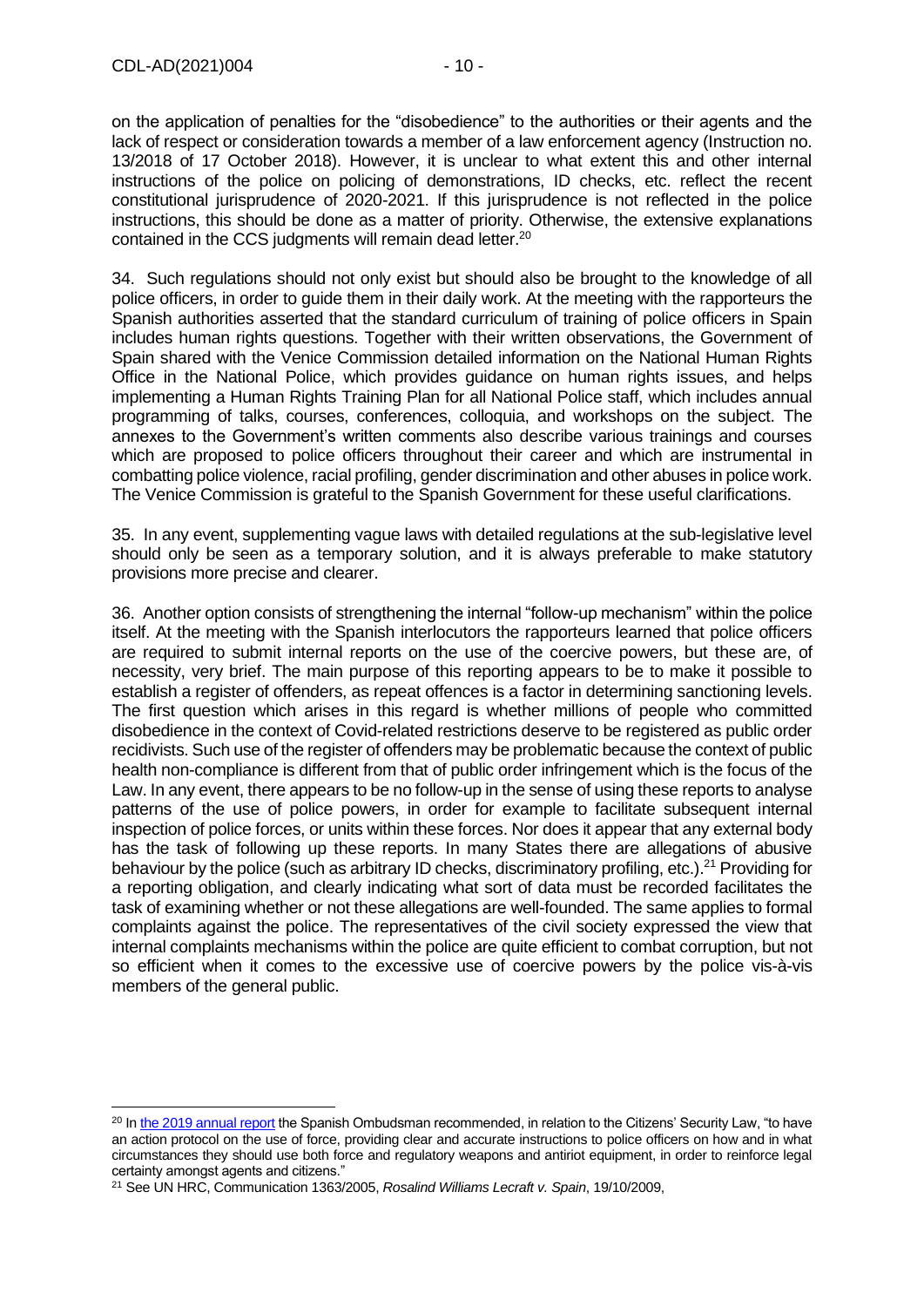37. Such "follow-up mechanisms" are thus not limited only to revealing possible abuse of police powers<sup>22</sup> but can also show patterns of behaviour – e.g. possible overuse of certain powers by the police in the exercise of their competencies. Overuse of police power may sometimes result from an overly mechanical adherence to quantitative targets set by a hierarchy for a given unit, or an individual officer. Generalised reports on the use of powers, based on aggregate data, could for example be submitted for consideration to Parliament, which would allow it to identify the "weak spots" of Law no. 4/2015 and fix them by way of a legislative amendment. The office of the *Defensor del Pueblo* (Spanish Ombudsman) may play a useful role in this process.

38. Finally, it may be necessary to pay attention to the existing mechanisms of judicial review of police action. All interlocutors agreed that only a small number of the very numerous fines imposed under Law no. 4/2015 has been challenged before the administrative courts. This can be seen as evidence of public acceptance of the sanctioning power. However, it may equally be a sign that there is a widespread view that judicial review is not easily accessible or does not offer reasonable chances of success in the disputes with the administration. The representatives of civil society expressed the view that many people are deterred from pursuing a case because of the "discount" a person receives when s/he accepts the penalty, $^{23}$  together with the cost and considerable delays involved in taking a case to the administrative courts.

39. In sum, as a general recommendation, the Venice Commission invites the Spanish authorities to approach the revision of Law no. 4/2015 from several angles. It is necessary to revise its provisions on coercive powers of the police and "quasi-criminal" penalties with a view to making them more precise. Where it is difficult to do so in the Law itself, the authorities should ensure that the constitutional jurisprudence is translated into more specific instructions which are made well-known to the police and to the general public. The competent executive authority should also ensure that the principle of proportionality is strictly applied, that effective internal follow-up mechanisms are put in place and that the information so collected is submitted to parliamentary scrutiny. Finally, judicial review of individual complaints about potential police abuses should be accessible and effective.

40. In their written comments the Spanish authorities argued that instructions for action developing the statutory provisions and the implementation of internal follow-up mechanisms are already in place. If this is the case, the Venice Commission invites the Spanish authorities to evaluate whether those instructions/mechanisms are in line with the parameters described above (see in particular paragraph 36).

#### <span id="page-10-0"></span>**B. Personal checks and external body searches**

41. Article 18 para. 1 of the Law allows the police to conduct "checks on persons, property and vehicles" in public places. These "checks" can be conducted when there is "evidence" that they will lead to the discovery of weapons and dangerous objects or objects which may be used to "commit crime" or "disturb citizens' security". Article 20 para. 1 permits the police to conduct superficial and external body searches in public places when there are "rational indications to assume that they may lead to the discovery of tools, objects or other items relevant to the exercise of the investigative and preventive functions entrusted by law to the security forces and corps." The difference between "personal checks" and "body searches" is not entirely clear; in any event, both provisions share the same flaws.

42. The CCS judgment of 19 November 2020 contains useful clarifications about the methods and the level of intrusiveness of body searches, how and by whom they can be done (they may

<sup>&</sup>lt;sup>22</sup> In the context of the policing of assemblies, the revised Joint Venice Commission - ODIHR Guidelines on Freedom of Peaceful Assembly, cited above, para. 233, noted that "it is good practice for an independent oversight body to review and report on any large scale or contentious policing operation relating to public assemblies".

<sup>&</sup>lt;sup>23</sup> The Venice Commission stresses that the "discount" in itself is not a problem. See further para. 77.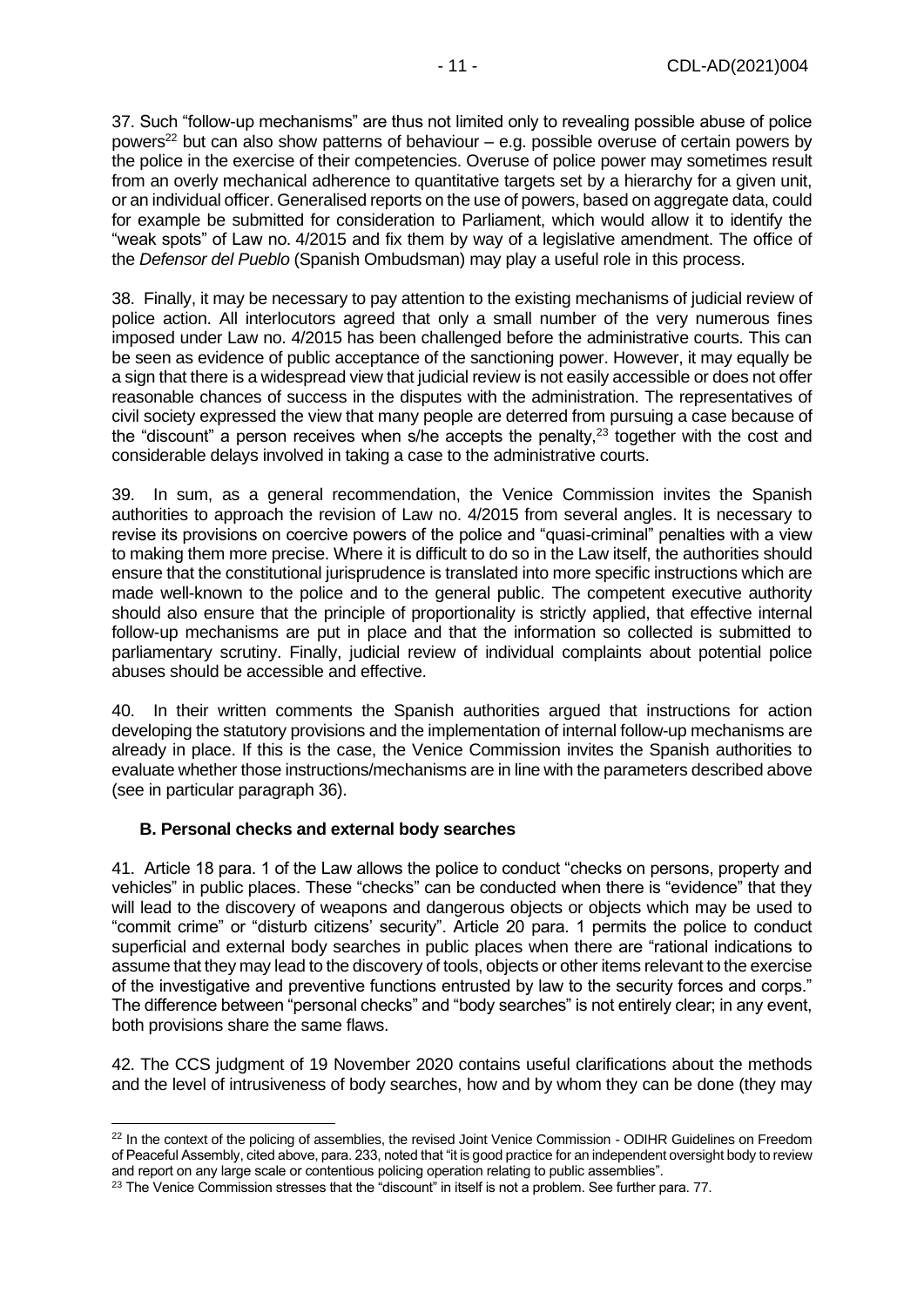result in partial nudity, for example).<sup>24</sup> However, two additional aspects of the checks and body searches deserve to be addressed.

43. The first is the question of whether checks and searches should be supported by an *individualised* suspicion or can be justified simply by a general mandate of the police to prevent crime and maintain order. Body searches based on an objectively held suspicion that the person targeted by the search has committed or is about to commit a specific crime are not controversial. By contrast, searches without such an individualised suspicion are more problematic. This concerns, for example, random searches of people lingering in an area prone to the criminal activity, or indiscriminate searches of all people who happened to be near a scene of crime. Examples of such search powers may be found in some legal orders.<sup>25</sup> but they are more difficult to justify.

44. The second judgment of the CCS (that of 28 January 2021) underlines that a body search should always be justified by a "reasonable suspicion". However, it is still unclear whether this suspicion needs to be individualised. The reference in the judgment to body searches in the detention centres for aliens is telling: these searches are justified if they are "essential to specific situations that endanger the safety of the establishment". The outstanding question is whether body searches on the streets and in other public places can be justified by the reference to a "situation" in general or should be linked to the behaviour or individual features of the person searched.

45. As transpires from the ECtHR judgments in cases of *Gillan and Quinton v. the United Kingdom*<sup>26</sup> and *Beghal v. the United Kingdom<sup>27</sup>* the ECtHR stopped short of declaring all nonindividualised searches contrary to the Convention. In any event, for the ECtHR, such search powers should be accompanied by adequate procedural safeguards reducing the risk of abuses: temporal and geographical limitations on the power of the police to conduct such searches, effective recording/reporting duty of the police officers exercising searches, executive and parliamentary oversight of the practice of such searches (see paras. 36 et seq. above on "followup mechanisms"), etc.

46. The second question relates to the purpose of personal checks and searches. The CCS reiterates that searches should aim at discovering "objects which are being carried and may be used with the aim of committing a crime or offence, or of *altering public security*" (italics added). While a body search aimed at discovering a tool or an object of *a crime* (an illegal gun, for example, or a stolen property) are not objectionable, the reference to the citizens' security in Article 18 permits the police to conduct body searches irrespectively of the gravity of the danger the police is trying to avert. Similarly, reference to the "preventive functions" in Article 20 para. 1 implies that a search may be justified even if the objects sought are not related to any criminal activity, but to insignificant offences or minor infringements of public order.

47. The Venice Commission is mindful that Article 20 para. 4 mentions the principle of proportionality, and that the Preamble, Article 4 of the Law ("Principles governing the action of the public authorities in respect of citizen's security") and the judgment of the CCS repeatedly refer to the proportionality test as well. This implies that, normally, the police should not exercise intrusive powers for minor reasons. However, as stressed above, simple reliance on constitutional principles is not the best defence against abuses. Articles 18 and 20 confer too much discretion on the police officers, which can result in indiscriminate checks and searches for no serious reason, or, what is worse, for ulterior purposes covered by general references to the need to protect public order.

<sup>24</sup> There is ECtHR practice on this issue, see *Wieser v. Austria*, no. 2293/03, 22 February 2007.

<sup>25</sup> See Jacques de Maillard, Daniela Hunold, Sebastian Roché & others (2018) Different styles of policing: discretionary power in street controls by the public police in France and Germany, Policing and Society

<sup>26</sup> ECtHR, *Gillan and Quinton v. the United Kingdom*, no. 4158/05, ECHR 2010 (extracts)

<sup>27</sup> ECtHR, *Beghal v. the United Kingdom*, no. 4755/16, 28 February 2019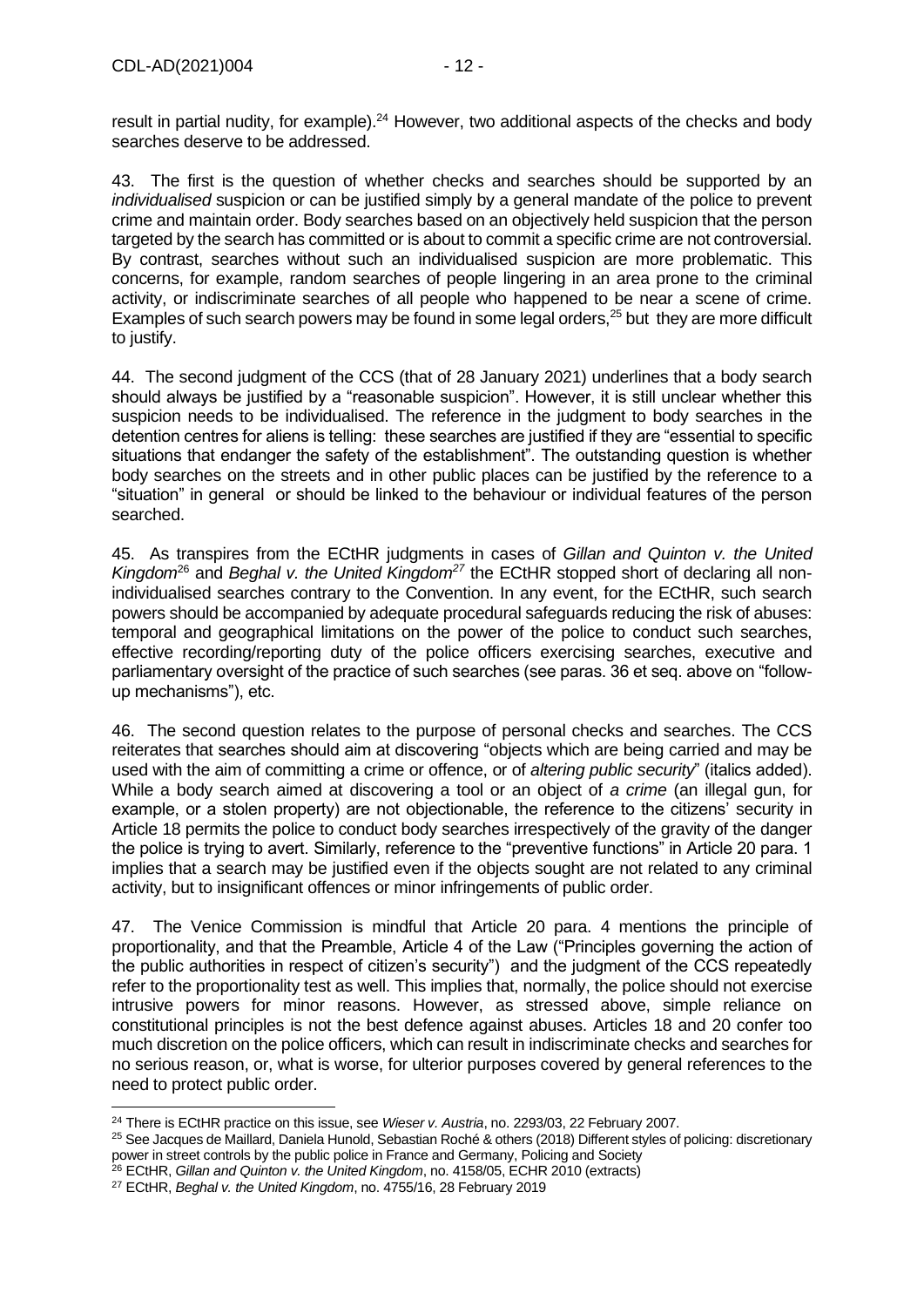48. The Venice Commission therefore recommends reconsidering this provision; the Law should link the searches and personal checks to the discovery and prevention of offences *of certain gravity* and provide that, as a rule, they should be conducted on the basis of an individualised suspicion, the existence of which should be demonstrated by the police officer initiating the search in his or her reports. As to indiscriminate/random searches, if they cannot be avoided, they can only serve a legitimate purpose<sup>28</sup> and their use should be circumscribed by geographical and temporal limits, by describing the context in which such searches may be conducted and accompanied by procedural safeguards, including the appropriate follow-up mechanisms.

49. With all that in mind, the Venice Commission stresses that the evidentiary standard necessary to justify checks/searches should not be too high. As pointed out by the ECtHR, "the police must be afforded a degree of discretion in taking operational decisions. Such decisions are almost always complicated and the police, who have access to information and intelligence not available to the general public, will usually be in the best position to make them."<sup>29</sup> So, while it is important that some objective justification for a targeted search or a search operation exists, it does not need to be of the same level as required to detain or, *a fortiori*, convict a person.

## <span id="page-12-0"></span>**C. Spontaneous demonstrations and the liability of the organisers**

50. The next area which has attracted much criticism domestically is the approach of Law no. 4/2015 to policing of non-notified mass events, and the liability for organising such events. Following the logic of the Law, the ensuing analysis of the Venice Commission will be focused on the regulation of *peaceful* demonstrations, even if some breaches of public order or other disruptive behaviour may occur. This opinion will not deal with clearly non-peaceful gatherings, involving coordinated and persistent assaults on State institutions and other similar violent incidents which can be described as "riots".

#### <span id="page-12-1"></span>**1. Dispersing spontaneous demonstrations**

51. The right to assembly in Spain is regulated by Law no. 9/1983, of 15 July 1983. Under Article 4 of Law no. 9/1983, the organizers of the demonstrations are "responsible for the good order" at the demonstration and shall adopt measures necessary for the proper holding of such demonstrations. Under its Article 5 the authorities may dissolve demonstrations which are unlawful under the Criminal Code or, in the alternative, when "disturbances of public order occur, with danger to persons or property". Article 8 of this law requires the organisers to give a 10-days' advance notification to the authorities in writing about the upcoming demonstration, or, in urgent cases – a 24-hours' advance notification. Article 9 describes the information which should be included in the notification. Article 10 provides that if "disturbances of public order may occur, with danger to persons or property", the authorities may prohibit the demonstration or, if appropriate, propose the modification of the date, place, duration or itinerary thereof. The authorities' refusal or the modification of the format of the demonstration may be appealed before a court; the organisers have 48 hours to file an appeal (Article 11).

52. Article 23 para. 1 of Law no. 4/2015 allows the authorities to disband demonstrations in the cases provided by Article 5 of Law no. 9/1983 (cited above). Article 23 specifically mentions that disbanding should be preceded by a warning (unless the demonstrators use weapons and other dangerous objects) and should be a measure of last resort.

<sup>28</sup> On this see ECtHR, *Roth v. Germany*, nos. 6780/18 and 30776/18, 22. October 2020, paras. 70 and 72 in particular. <sup>29</sup> ECtHR, *Austin and Others v. the United Kingdom* [GC], nos. 39692/09 and 2 others, para. 56, ECHR 2012. The idea that the authorities have a certain margin of appreciation in establishing whether the organisers of a demonstration have a violent intent can be found in the revised Joint Guidelines on the Freedom of Assembly, cited above, para. 49.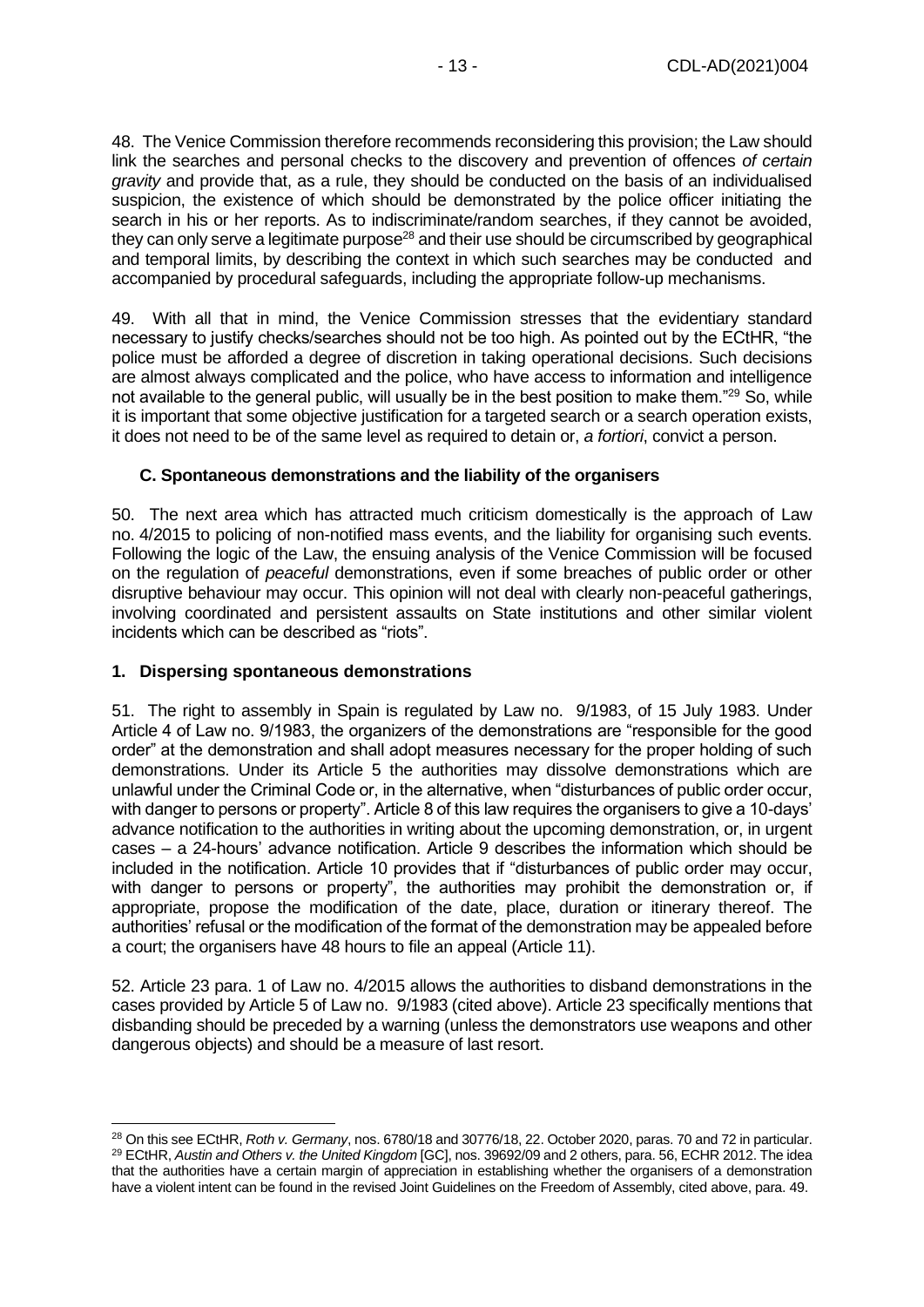53. Some representatives of the civil society complained to the rapporteurs that spontaneous demonstrations are not recognised in the Spanish legal order, and that the police often proceeds to disbanding them for the sole reason that they have not been notified. Indeed, Law no. 9/1983 does not mention spontaneous demonstrations explicitly.

54. At the outset, the Venice Commission reiterates that the duty of the organisers to notify the authorities in advance is a normal requirement in every democratic State. It permits the police to take necessary precautions, in order to co-ordinate different needs placed on the use of public space: prioritise different requests, divert traffic, dispatch more police on the ground to prevent encounters with possible counterdemonstrators, etc.<sup>30</sup> As any legal duty, it would be ineffective if non-compliance would not be sanctioned.

55. However, in some situations the obligation to notify cannot be met for objective reasons. This concerns spontaneous mass gatherings, or those demonstrations which were notified in advance but attracted more people than planned, or unexpectedly diverted from the original itinerary, etc. The Venice Commission has previously stressed that "the authorities must take reasonable and appropriate measures to facilitate assemblies that are convened at short notice or in response to an urgent or emerging situation (including spontaneous assemblies, flash mobs and non-notified assemblies) as long as they are peaceful in intent and execution."<sup>31</sup> The ECtHR also stressed that disbanding of assemblies "solely because of the absence of the requisite prior notice, without any illegal conduct by the participants" is contrary to the Convention.<sup>32</sup>

56. The CCS in its judgment of 19 November 2020 explained that a demonstration cannot be banned following a notification, unless there are "well-founded grounds" to conclude that a "situation of substantial disorder' may arise in the place of public circulation concerned". The CCS further stressed that the existence of a risk of "substantial disorder" should be objectively demonstrated, and that it should be of a certain intensity (which was described *inter alia* as "circulatory collapse which makes it impossible to provide essential services affecting the safety of persons or goods"). This approach is fully compatible with the position of the ECtHR which held that a certain level of disruption to normal traffic and ordinary life in general by mass gatherings is inevitable and must be tolerated,<sup>33</sup> and to the approach of the Venice Commission itself which acknowledged that some temporary disruptions of daily life and of rights of others may be tolerated to protect the freedom of assembly.<sup>34</sup> Article 23 of Law no. 4/2015 explicitly embraces the principle of proportionality when it says that forced dissolution of a demonstration is a measure of last resort.

57. So, from Article 5 of Organic Law no. 9/1983, Article 23 of Law no. 4/2015 and from the interpretation given by the CCS it follows that the authorities cannot dissolve demonstrations – even those not notified in advance – unless there is an ascertainable risk of "substantial disorder". It would be preferable, however, that this criterion be more clearly formulated in the law. For example, the Swedish law on Public Order specifically exempts spontaneous demonstrations from a requirement to notify in advance. The Swedish law requires that there be an interference with the order on the street before the police can break it up.<sup>35</sup> In the opinion of the Venice Commission, it would be useful to include in the legislation - both in Law no. 4/2015 and in Law no. 9/1983 – an explicit rule requiring the police to tolerate spontaneous demonstrations if they do not cause serious breaches of public order.

<sup>30</sup> ECtHR, *Primov and Others v. Russia*, no. 17391/06, para. 117, 12 June 2014

<sup>31</sup> CDL-AD(2020)030, Kosovo - opinion on the Draft Law on Public Gathering, para. 38, and the revised Joint Guidelines on Freedom of Peaceful Assembly, cited above, para 171

<sup>32</sup> ECtHR, *Bukta and Others v. Hungary*, no. 25691/04, para. 36, ECHR 2007-III.

<sup>33</sup> ECtHR, *Barraco v. France*, no. 31684/05, paras. 43 and 48, 5 March 2009

<sup>&</sup>lt;sup>34</sup> See the revised Joint Guidelines, cited above, paras. 139 and 143

<sup>35</sup> *Ordninglagen* 2:4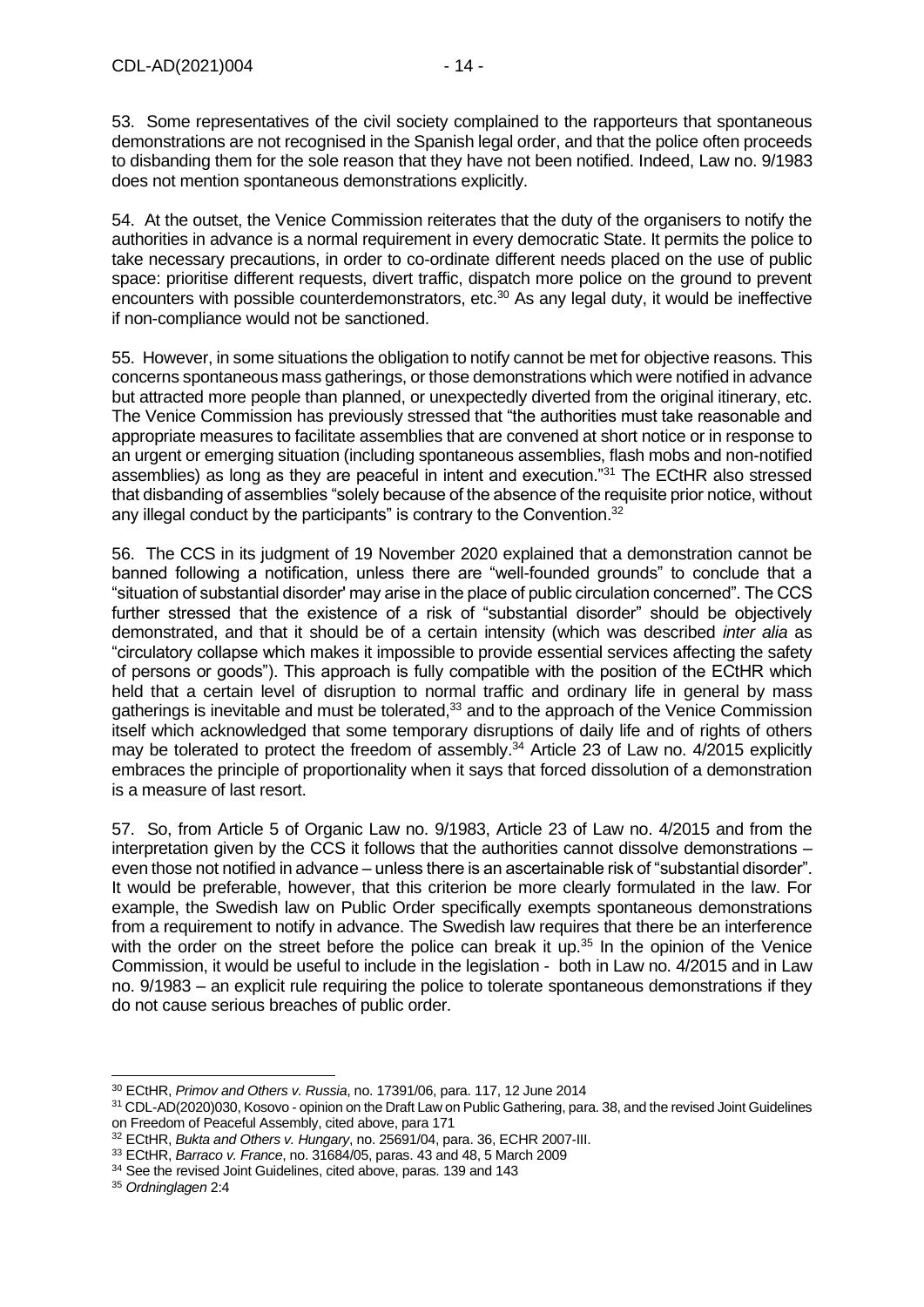#### <span id="page-14-0"></span>**2. Liability of the organisers for failure to notify/deviation from the notification**

58. Law no. 4/2015 establishes a liability for breaching the requirement to notify the authorities about a demonstration. Thus, Article 37 para. 1 of the law defines as a minor offence "holding meetings in places of public circulation or demonstrations in breach of the provisions of Articles 4 para. 2 [(on the duty of the organisers to ensure good order at the demonstrations)], 8 [(on the duty to notify the authorities)], 9, 10 and 11 of Organic Law 9/1983, […] for which the organizers or promoters shall be responsible". A minor offence is punishable by a fine ranging from 100 to 600 Euros.<sup>36</sup> If a non-notified or prohibited demonstration took place near the "infrastructure providing basic services to the community" and created a risk to life and physical integrity of persons, such behavior of "organisers and promoters" is considered to be a serious offence and is punishable with a fine which may go from 30 000 to 600 000 Euros.

59. Article 30 of Law no. 4/2015 defines the organisers as those who either submitted the notification, or those who "in fact lead, direct or carry out similar acts, or who due to publications or declarations calling the meeting, to oral or written statements disseminated at them, to slogans, flags or other signs they display, or to any other facts, can reasonably be determined to be their leaders".

60. The Venice Commission has previously warned against excessive burdens imposed on the organisers of mass events. As stressed in the revised Joint Guidelines on Freedom of Assembly, the State remains under a positive obligation to provide adequately resourced policing arrangements necessary for maintaining public order and safety.<sup>37</sup> Therefore, the obligation of the organisers to adopt measures necessary for the proper holding of demonstrations (see Article 4 of Law no. 9/1983) should not be construed too broadly. The primary obligation of the organisers is to clearly discourage any disorderly behavior, inform forces of order of any incidents which may affect public safety, etc. However, this obligation cannot be interpreted as requiring that the organisers take up all the responsibilities of the police at such events.

61. The CCS in its judgment of 19 November 2020 explained that, in the field of administrative law, penalties cannot be imposed "solely on the basis of the result and without regard to the diligent conduct" of the alleged offender. It further reiterated that a penalty can be imposed on an organiser only for "willful misconduct or fault". It may be reasonably inferred that where a demonstration is spontaneous, even a 24 hours' advance notice may be impossible. The organisers or promoters of such events should not be punished for failure to comply with this legal requirement, for want of fault. Similarly, the reasoning by the CCS implies that the organisers cannot be held liable for the deviations from the format of the demonstration indicated in the notification, which cannot be reasonably foreseen or prevented by means which the organisers dispose. The Venice Commission is of the view that if the Law is read in the light of the detailed explanations given by the CCS in the judgment of 19 November 2020, its provisions are acceptable.

62. Again, this interpretation of the Law implies that the police knows and understands the complex legal theory developed in the CCS judgment. It would be much easier if the Law itself contained necessary qualifications, thus excluding the risk of overly formal application of Article 37 para. 1 (i.e. punishment for the mere absence of prior notification or deviation from the notification requirement) and without taking into account the situations where complying with this obligation is impossible. <sup>38</sup>

<sup>36</sup> In 2018, this provision has been applied 138 times and resulted in 38,750 Eur in fines; the average amount of the fine was therefore 280 Eur.

See [https://cadenaser.com/ser/2020/01/27/tribunales/1580115359\\_144382.html](https://cadenaser.com/ser/2020/01/27/tribunales/1580115359_144382.html)

<sup>&</sup>lt;sup>37</sup> Cited above, para. 156

<sup>38</sup> See the ECtHR case of *Laguna Guzman v. Spain*, no. 41462/17, 6 October 2020, concerning forceful dispersion of a spontaneous gathering in the aftermath of an official demonstration. In this case the ECtHR held that there had been a violation of Article 11; it noted in particular that the spontaneous protest had been peaceful up until its dispersal and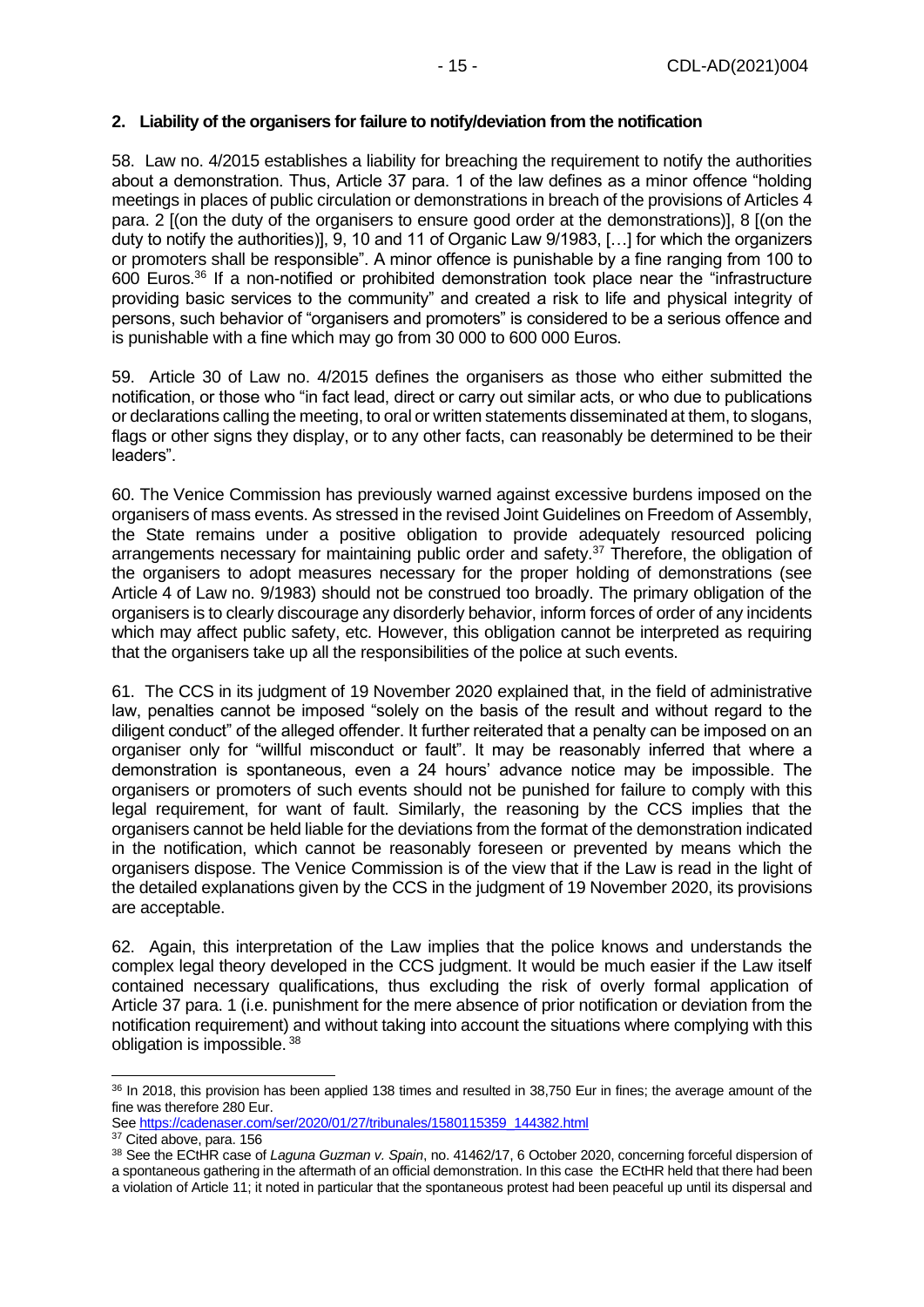63. The Venice Commission has earlier stressed that the lack of clarity as to the liability of organisers for the deviant actions of some of the demonstrators may have a chilling effect on the freedom of assembly in a country. Experience shows that it can never be excluded that demonstrators determined to use violence mingle with those demonstrating peacefully. In a leading decision, the Swiss Federal Supreme Court expressly affirmed a "chilling effect" for the exercise of the right to assembly and free speech if the costs for policing a demonstration are charged indiscriminately, as they discourage those entitled to the fundamental right from exercising it.<sup>39</sup> The Court held that organisers could only be held liable if their behaviour was "utterly incomprehensible". From the point of view of proportionality, the maximum fee of CHF 30 000 could only be considered in exceptional cases - a large rally with massive violence was mentioned by the Court - if several organisers were involved, in which case they were only proportionally liable. The Court ultimately considered the provision to violate the principles of equality and proportionality due to its indiscriminate nature and annulled it. Similarly, the Venice Commission and the ODIHR, in the revised Joint Guidelines, formulated their common approach as follows: "liability will only exist where organizers or stewards have personally and intentionally incited, caused or participated in actual damage or disorder."<sup>40</sup>

64. In sum, the Venice Commission recommends to specify in the Law that organisers and promoters of demonstrations cannot be brought to liability for the failure to notify the authorities or for non-compliance with the format of the demonstration set out in the notification if the gathering was spontaneous or if the deviation from the originally planned format of the demonstration could not be reasonably foreseen or prevented by means available to the promoters and organisers.

65. The Spanish authorities argue, in their written submissions, that Article 21 of the Constitution of Spain (which recognises the right to peaceful assembly) demands "without exception" that prior notification thereof be made to the competent authority if the demonstration is to be held in places of public transit. They insist that allowing spontaneous demonstrations in the law would "clearly contradict article 21 of the Constitution". In their words, rather than expressly allowing in the law for spontaneous demonstrations, the administration should "refrain" from imposing sanctions on organisers for holding such demonstrations, if the purpose of holding it "was to provide an immediate and peaceful response to a recent event". For the Venice Commission, the ECHR-compatible interpretation of Article 21 of the Spanish Constitution does not seem impossible. The guidance given to the authorities in the CCS judgment of 2020 seems to be consonant in the ECtHR jurisprudence on this matter. However, should allowing for spontaneous demonstrations directly in the law be found incompatible with the text of the Constitution, the legislator could indeed choose the other avenue suggested in the Government's comments. In the view of the Venice Commission, the law might specify that the organisers might be exceptionally excused from the general duty to notify and enumerate the conditions when it is possible. Such formula would put accents differently: spontaneous demonstrations remain a justified exception from a general duty to notify. At any rate, in the opinion of the Venice Commission, the "principle of toleration" should be explained in the law itself, and not simply follow from the practice of administrative and judicial bodies. The law should also make it clear that the "principle of toleration" relates not only to the *ex post* administrative liability of organisers, but also to the actions of the police *during* such spontaneous events. The police should not dissolve such gatherings for the sole reason that they have not been notified and should also tolerate some disturbance of the normal city life they might cause – this clearly follows from the case-law of the ECtHR cited in the judgment of the CCS.

considered that the authorities had not provided relevant and sufficient reasons justifying the dispersal of the demonstration.

<sup>39</sup> BGE 143/147, of 2017

<sup>40</sup> Cited above, para. 37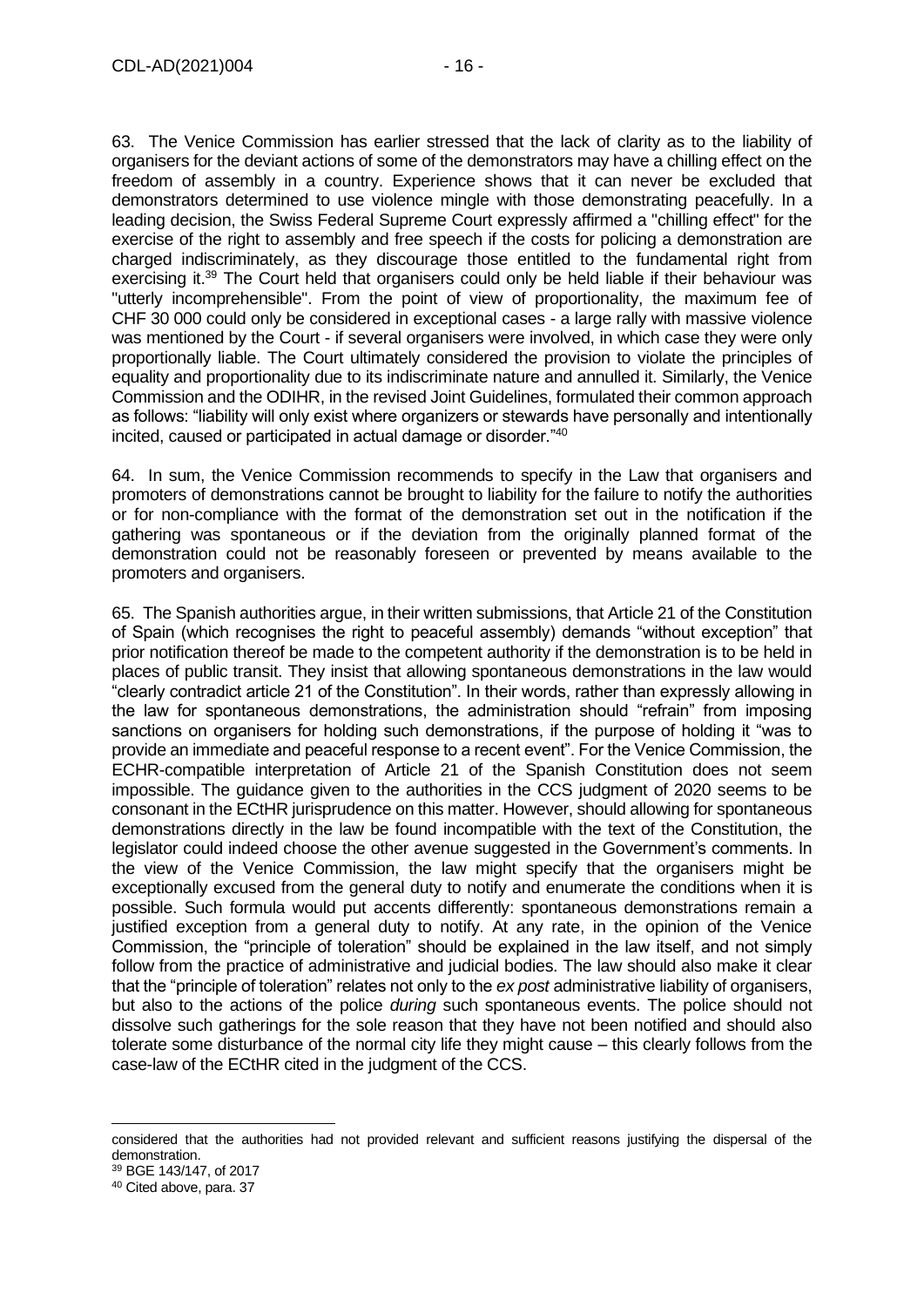66. The Venice Commission also recommends reviewing the formula used in Article 35 para. 1 of the Law which provides that if a non-notified demonstration takes place near "infrastructures and facilities providing basic services to the community" and creates a risk to life and physical integrity of persons, this brings the offence in the category of very serious offences, and may eventually bring the amount of the fine to 600 000 Euros.

67. The Venice Commission does not dispute that creating a risk to life and physical integrity is a serious offence and may, in principle, justify more serious sanctions (as compared to those disturbances which merely disrupt normal city life or economic activity, for example).<sup>41</sup> However, the second condition – namely the vicinity of such non-notified demonstrations to "infrastructures and facilities providing basic services to the community" – may be construed very broadly. In theory, any place in a city may be found to be close to some sort of facilities of infrastructures of that kind. Is a supply of water a basic service, and what if a non-notified demonstration was held near a water pipeline? The CCS judgment of 28 January 2021 commented at length at the notion of "vicinity" and did not find this provision unclear: the CCS stressed that "it gives the enforcer a margin of appreciation to adapt the statutory definition to the particular and changing circumstances of reality". The Venice Commission agrees that because of the "changing circumstances of reality" it may be difficult to give an exhaustive list of such "infrastructure and facilities". However, it still could be useful either to narrow down the formula used by the Law, <sup>42</sup> or at least to give examples which would provide guidance to the police, judges, and the general public about the kind of facilities the legislator has in mind. If, however, the amount of fines is justified solely by the risk to life and limb, then the reference to "infrastructures and facilities" is redundant.

#### <span id="page-16-0"></span>**D. Level of the penalties and effective judicial review**

68. The Law provides for 3 types of administrative offences: minor, serious and very serious. The fines for minor offences range from 100 to 600 Eur, for serious – from 600 to 30 000 Eur, and for very serious – from 30 000 to 600 000 Eur. As to the breaches going beyond the "very serious" offences, sanctions for them are provided by the Criminal Code.

69. The Venice Commission recalls that offences such as the failure to provide advance notice of an assembly or the failure to comply with route, time and place restrictions imposed on an assembly should not be punishable with prison sentences or heavy fines.<sup>43</sup> The "heaviness" of the fines cannot be assessed *in abstracto*. In Spain, the minimal monthly salary is 850 EUR.<sup>44</sup> Certain demonstrations, and in particular anti-austerity protests of the past decade, which triggered the adoption of the Law, often attract people with less-than-average income. It is positive that Article 33 of the Law mentions the economic capacity of the offender as a factor which must be taken into consideration in defining the amount of a penalty, but it is understood that this only affects the choice of the level of the fine between the set maximum and minimum amounts for each category. In the light of the above, the amount of penalties set in the Law appears relatively high.

70. The CCS touched upon the question of proportionality of the sanctions in its judgment of 28 January 2021. In particular, the CCS held, referring to its earlier jurisprudence, that it is not its role to decide on the proportionality of the sanctions *in abstracto*, and that this question should be addressed in the circumstances of the specific case by an ordinary judge or, eventually, by the CCS itself within the *amparo* procedure. This is a very prudent approach, respecting policy choices made by the legislator. However, this approach risks overlooking the chilling effect such

<sup>&</sup>lt;sup>41</sup> On the proportionality of the sanctions in this particular case see the next section below.

<sup>&</sup>lt;sup>42</sup> See a similar analysis of the prohibition in the law to hold religious assemblies near educational institutions, [CDL-](https://venice.coe.int/webforms/documents/?pdf=CDL-AD(2018)002-e)AD(2018)002, Armenia - [Joint Opinion on the Draft Law amending the Law on Freedom of Conscience and on Religious](https://venice.coe.int/webforms/documents/?pdf=CDL-AD(2018)002-e)  [Organisations,](https://venice.coe.int/webforms/documents/?pdf=CDL-AD(2018)002-e) para. 48

<sup>&</sup>lt;sup>43</sup> Revised Joint Guidelines, cited above, para 36.

<sup>44</sup> See Average Salary in Spain 2021 - [The Complete Guide \(salaryexplorer.com\)](http://www.salaryexplorer.com/salary-survey.php?loc=203&loctype=1#:~:text=%20The%20median,%20the%20maximum,%20the%20minimum,%20and,two%20values:%20the%2025th%20and%20the...%20More)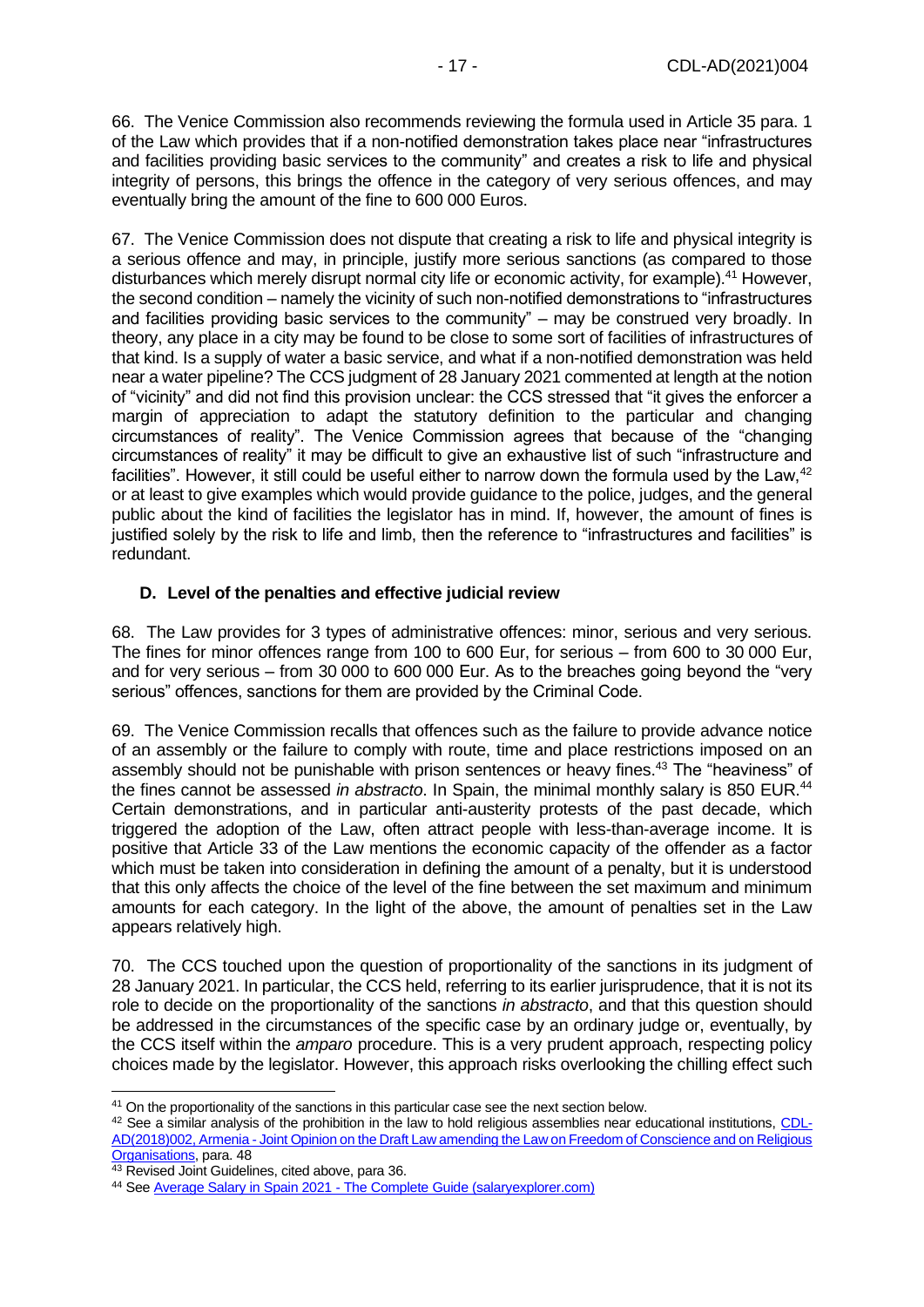heavy sanctions may have generally on the freedom of assembly. Even if in practice the maximum sanctions are never used,<sup>45</sup> the mere existence of such fines in the Law may discourage people from engaging in the peaceful protest activities. The chilling effect is further intensified by the vague and open-ended character of some of the provisions defining offences: where the borderline between acceptable and reprehensible behaviour is not entirely clear and the sanctions are high, a citizen would rather make a choice in favour of *not exercising* a fundamental right, out of precaution. So, while it is understandable that the CCS prefers to wait until a suitable case arrives within the *amparo* proceedings, the legislator should take a more proactive position and review the sanctions as such, not least through the prism of the "chilling effect" they may have.

71. The high level of penalties is worrying not only from the perspective of Article 11 of the ECHR (freedom of assembly), but also because penalties for serious and very serious infringements set out in Article 39 may bring these proceedings into the realm of the criminal law, meaning that Article 6 paras. 2 and 3 of the ECHR (guaranteeing fair hearing in criminal cases) and Article 7 (enshrining *inter alia* the principle *nulla crimen nulla poena sine lege*) would apply.<sup>46</sup> This, in turn, raises a number of complex questions which the legislator must address.

72. The first is the quality of the statutory norms defining the offences. The Venice Commission reiterates that clarity and foreseeability of norms are particularly important in the criminal legislation. The problems associated with Article 37 para. 4 (disrespect) have already been mentioned (see paragraph 21 above). The other problematic provision in this respect is Article 36 para. 6 of the Law which defines the "disobedience or resistance to the authorities or their agents in the exercise of their duties" as a serious offence.<sup>47</sup> As explained to the rapporteurs, this provision covers not only desobedience to the lawful orders given by the police officers *within the framework of this Law,* but *any* disobedience to *any* official order or regulation. Thus, this provision has been massively used in the 2020 during the pandemic and the state of alarm for imposing fines for the breach of the isolation regime and other similar restrictions. Article 36 para. 6 seems to be a catch-all provision which permits the police to impose fines (which may go up to 30 000 Eur) for basically any kind of unlawful behaviour.

73. The Venice Commission is aware of the great difficulties Spain has experienced, and is still experiencing, as a result of the pandemic. It is understandable that the authorities needed to find quickly some legal instruments to curtail the spread of the virus, and therefore used the legal instruments at hand. Such a course of action was understandable in the early stages of the pandemic. However, to use Article 36 para. 6 in this way represents a considerable departure from the original interpretation given to this provision, which, as the Venice Commission understands it, required disobedience of a specific instruction given by a police officer, acting within the law. While this new interpretation may be compatible with the wording of the provision, it illustrates the dangers in formulating statutory norms of this kind in too flexible a manner. Instead of the Government having to go to Parliament to ask for specific powers to deal with an emergency, which Parliament can then grant subject to sunset clauses and other safeguards, the Government can use existing powers, by means of a re-interpretation. There may be a substantial measure of agreement among commentators in Spain on the need for some public order power to enforce lockdown measures, but there is still room for legitimate disagreement on

<sup>45</sup> According to the Spanish interlocutors, the 600 000 Eur fine has never yet been imposed in practice

<sup>46</sup> The reasoning of the Grand Chamber judgment in *Sergey Zolotukhin v. Russia* ([GC], no. 14939/03, para. 55, ECHR 2009, suggests that the nature of the offence of disorderly conduct brings it close to the criminal law sphere. Although in this case, unlike in *Sergey Zolotukhin*, the law only provides for the pecuniary fines, and no deprivation of liberty, the amount of those fines is extremely high, so the question of qualification of those penalties as "criminal" may arguably arise. The fact that some of the offences described in this law has previously been qualified as "criminal" in the domestic law reinforces this conclusion.

 $47$  This provision is much larger than a similar offence (qualified at the time as minor) described in Law no.  $1/1992 -$ Article 26, h): "Disobeying the orders of the authority or its agents, issued in direct application of the provisions of this Law, […]".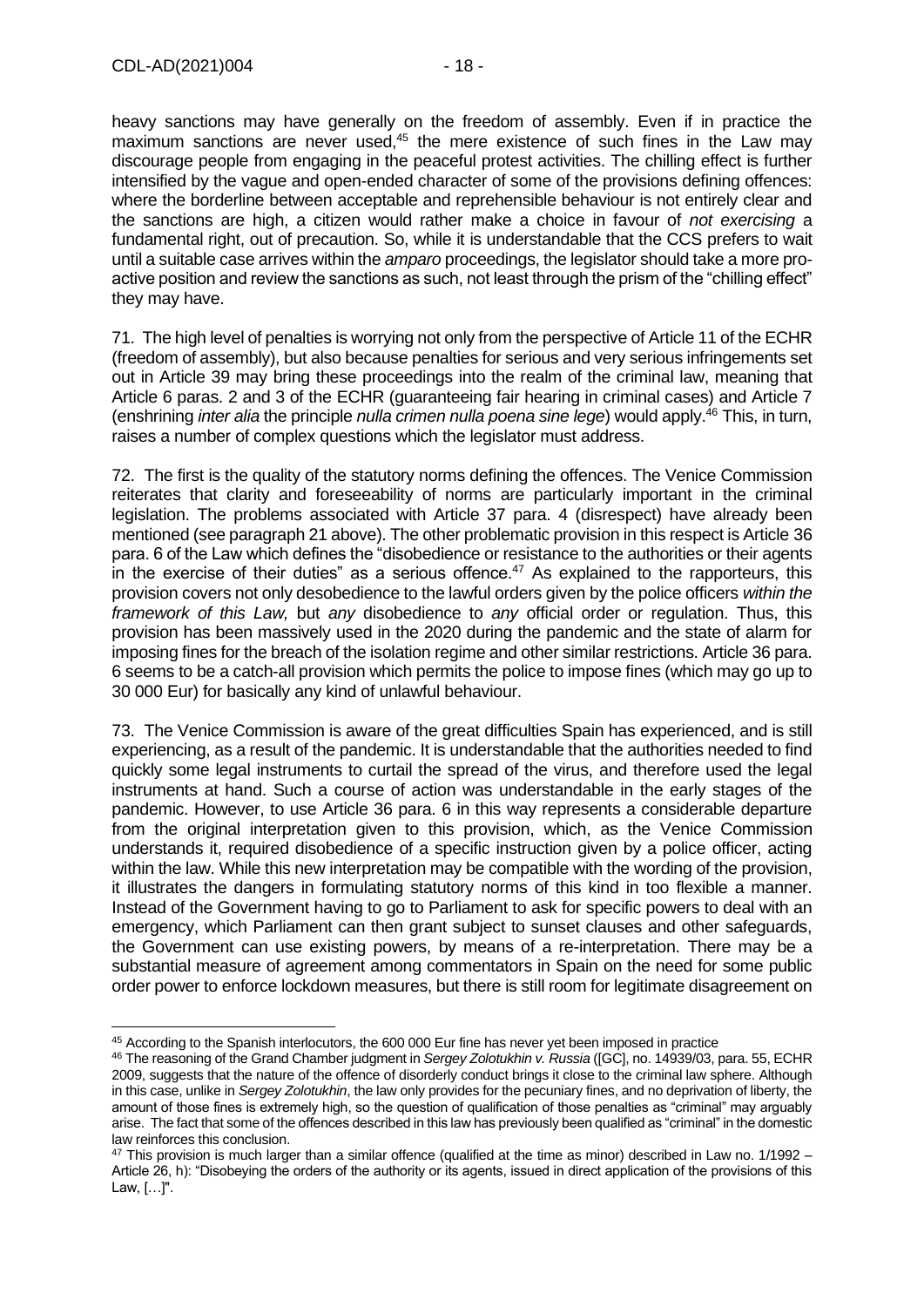what sort of powers, how long these should be in place and what safeguards should apply.<sup>48</sup> Moreover, such an approach opens the way to sanctioning people for violating even more farreaching government decrees in the future.

74. The second question relates to the applicability of the procedural guarantees provided by Article 6 of the ECHR to the administrative proceedings under Law no. 4/2015. Article 6 guarantees equality of arms and the respect for the presumption of innocence, plus several more specific guarantees in para. 3, like the right to a lawyer. Several features of the administrative procedure under consideration may fall short of those standards.

75. In particular, Article 52 establishes a (rebuttable) presumption of truthfulness of police reports drawn within the administrative proceedings related to the offences described in the Law. It is not unusual for a judge to trust depositions of police officers and follow such a "presumption of truthfulness" in practice – this is a case in many jurisdictions. But giving police reports a special evidentiary weight is a more questionable approach, from a Rule of Law perspective.<sup>49</sup> The effect is that the burden of proof is shifted to the citizens, in matters of substance rather than regulation, where a significant sanction may follow by default. All this is even more questionable as there does not seem to be a right to legal aid in these proceedings (on this see more below).

76. Several other features of the administrative procedure put the defendant in a weak position. Thus, penalties imposed under the Law are directly enforceable, once the final administrative decision is taken (see Article 53 para. 1).<sup>50</sup> Under Article 54 the defendant may avoid paying the full amount of penalty, and pay only a half, but under condition that he or she accepts the facts described in the police report and waives the right to appeal to a court. This rule does not apply to the fines for very serious offences, but, still, it can place the alleged offender before a difficult choice: pay 15 000 Eur "on the spot" or lodge an appeal with the risk of having to pay 30 000 Eur (plus legal costs).

77. The Government insist that the option of a reduced fine exists in many other contexts (for example, violation of traffic rules) and does not impinge on the right of access to judicial review. Indeed, this instrument (forfeiture of the right to appeal in exchange of a reduction of penalty) is known in many legal orders and is not objectionable *a priori*, but it carries with it the same problems which exist with the institution of plea bargaining, albeit on a less serious level. And, in any event, this is only one factor in making judicial review less attractive in practice. The problem in the Spanish context is that such a difficult decision (akin to a plea bargain) should be taken by the defendant very quickly – within 15 days after the decision to impose a fine has been taken (see Article 53 para. 1), and with the understanding that the police report would enjoy a special status in the evidentiary basis. Furthermore, the defendant will often have to take this decision alone, since in such situations the Spanish law does not provide for a right to a lawyer paid by the State. Finally, as explained to the rapporteurs, in order to appeal against the penalty before a court the defendant would have to be represented by a lawyer and pay for his or her services, as well as for the services of *procurador* (another type of a legal representative under the Spanish law). That may effectively deter the presumed offender from seeking judicial review of the administrative decision imposing the penalty.

<sup>48</sup> On the emergency measures and the role of Parliament in controlling them see CDL-AD(2020)014, Report - Respect for democracy, human rights and the rule of law during states of emergency: reflections, in particular paras. 62 et seq. <sup>49</sup> As correctly pointed out by the Spanish authorities, certain types of presumptions of fact are not *per se* contrary to the principle of presumption of innocence: see ECtHR, *Salabiaku v. France*, judgment of 7 October 1988, Series A no. 141-A, pp. 15-16, para. 28.

<sup>50</sup> The Government explained that, under Article 90.3 of Law 39/2015, of 1 October 2015, on the Common Administrative Procedure of the Public Administrations, enforceable fine may be suspended as a precautionary measure by the administration, at the request of the interested party if the latter is about to file a contentiousadministrative appeal.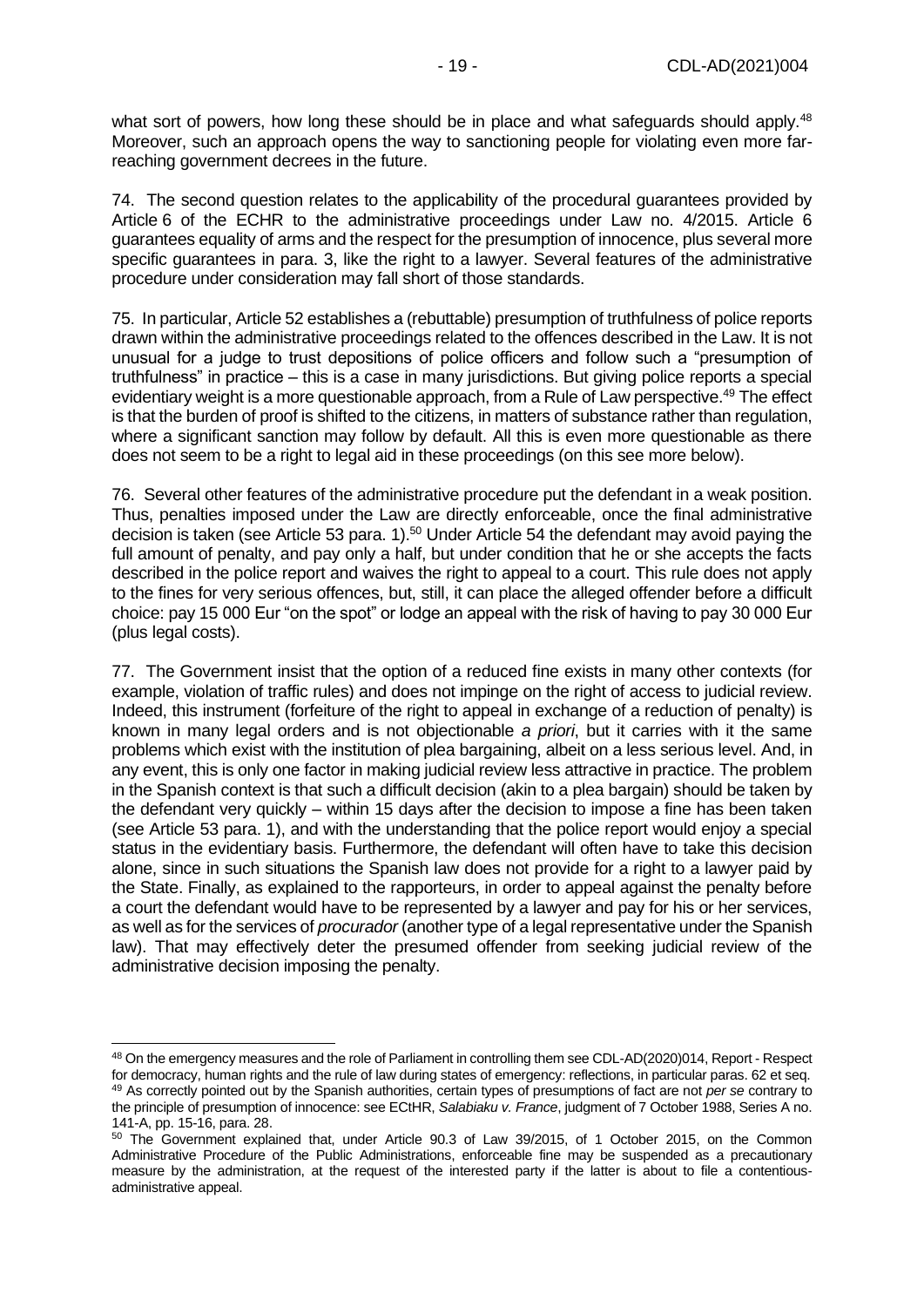78. These factors place a presumed offender in a net procedural disadvantage vis-à-vis the administration. This raises a serious question about the compatibility of the administrative procedure with the fair trial guarantees of Article 6 of the ECHR. The Venice Commission urges the Spanish legislator to look at the administrative procedure from a criminal law perspective in order to ensure that presumed offenders enjoy at least minimal guarantees required under Article 6 of the ECHR.

79. The representatives of civil society considered that there was a difficulty in practice in accessing judicial review, especially for poor people. The Spanish authorities disagreed, arguing, in their written reply, that a "considerable" number of administrative penalties have been annulled through administrative channels, that the possibility exists of brining civil claims, and that the administrative court rulings declaring the nullity of said penalties "are not infrequent". In the absence of more precise information or analysis of the statistics of application of those penalties, and in the light of the procedural obstacles outlined above (see paragraphs 74 -77), the doubts about the efficiency of the judicial review of administrative penalties persist.

80. This recommendation does not have the same force as regards lesser penalties provided by the Law which cannot be qualified as "criminal" in nature and for which a "lighter" procedure may be provided.

## <span id="page-19-0"></span>**E. Rejections at the border in Ceuta and Melilla**

81. Law no. 4/2015 introduces an additional provision 10 to Organic Law 4/2000 of 11 January 2000, on the rights and freedoms of foreigners in Spain and their social integration. The extra provision allows the rejection of aliens attempting illegal entry at the border fence of the Spanish autonomous towns of Ceuta and Melilla. The rejection is to be carried out "in compliance with international human rights and international protection standards to which Spain is a party". Finally, additional provision 10 directs that applications for international protection shall be submitted in the places provided for that purpose at border crossings and shall be processed in accordance with the regulations on international protection.

82. According to some representatives of the civil society,<sup>51</sup> additional provision 10 has regularised a practice of rejection at the border that has already been commonplace for many years. There is no official data on summary expulsions, since for the Spanish authorities these "rejections" happen outside of the Spanish territory and do not give rise to any administrative procedures. Given the manner in which those rejections are executed, no individualised treatment of the potential asylum seekers is possible.

83. The CCS judgment of 19 November 2020 confirmed the constitutional validity of additional provision 10, albeit with some qualifications. The reasoning of the CCS can be summarised as follows. Aliens, even those in irregular situation on the Spanish territory, do not lose all of their fundamental rights. The right to asylum is not a fundamental right, but it is recognised under the Spanish law. The rights of aliens in this context are defined by Organic Law 4/2000, of 11 June 2000 (on the Rights and Liberties of Foreigners in Spain and their Social Integration) and developed in Royal Decree 557/2011 of 20 April 2011. These provisions provide for several situations in which an irregular alien may be returned to his/her country of origin and, in particular, mention the situation of aliens intercepted at the border or in the vicinity. Aliens enjoy the right to legal protection, they have a right to an adversarial hearing of their cases, can enjoy free legal assistance and an interpreter, may make submissions and fille appeals. By rejecting aliens at the border, the Spanish authorities exercise jurisdiction over them, so all provisions of the legislation on aliens apply. Indeed, the rejection at the border is a coercive measure which is not governed by the rules of administrative procedure, but the aliens can lodge an appeal against such actions before the courts. Moreover, when proceeding to the "rejection at the border" the police forces

<sup>51</sup> Information provided by Novact, International Institute for Nonviolent Action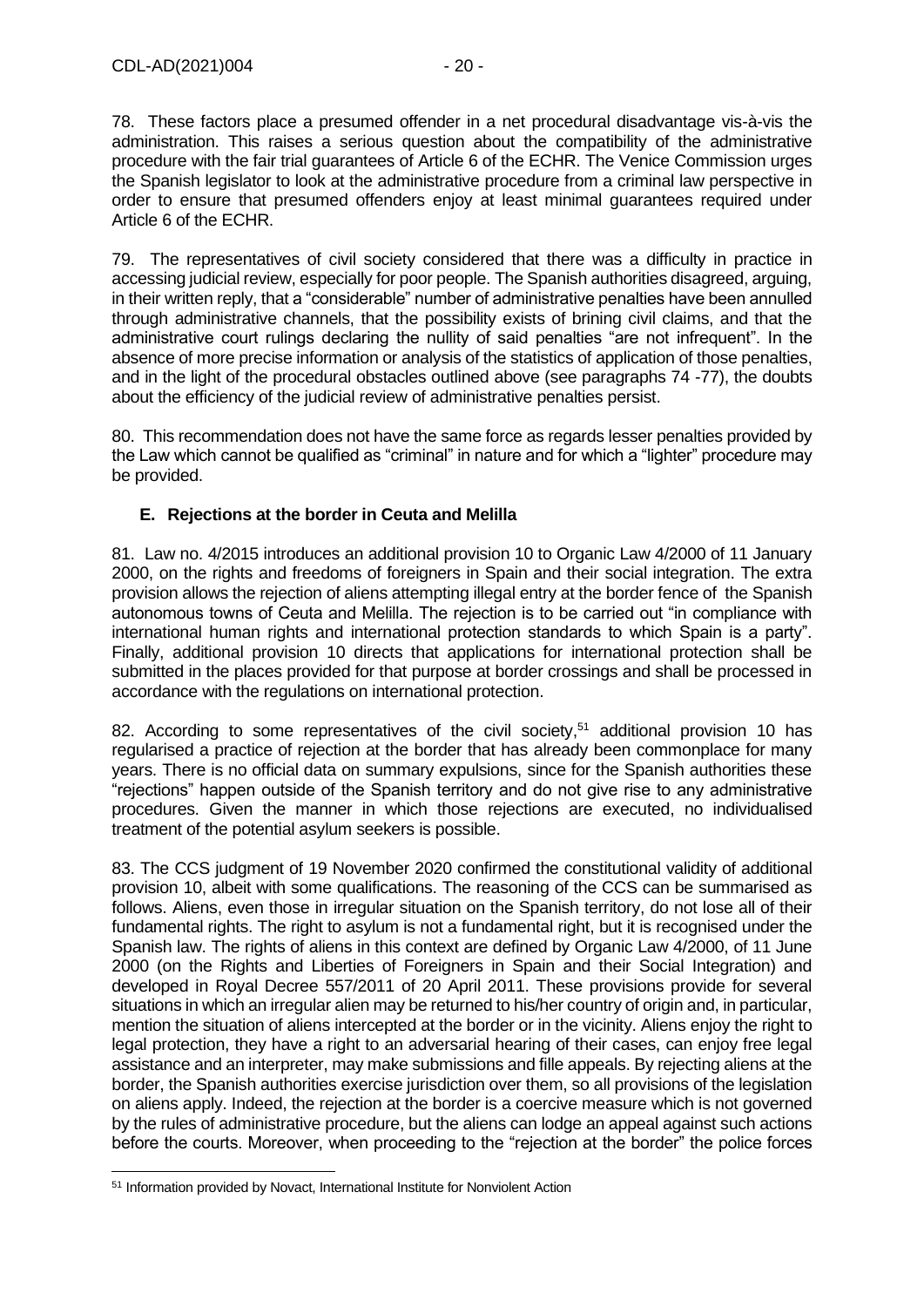are always required to respect the dignity of aliens and respect international obligations of Spain. That entails "paying special attention to particularly vulnerable categories of people" (unaccompanied minors, children, pregnant women, old and disabled people etc.).

84. The CCS further examined the findings of the Grand Chamber of the ECtHR in the 2020 case of *N.D. and N.T. v. Spain.<sup>52</sup>* The ECtHR in this case was confronted with the attempts by foreigners to penetrate the Spanish territory in Ceuta and Melilla by taking advantage of their large numbers and by using force. Additional provision 10 seems to be applicable to the attempted mass breakthroughs, but it also applies to those foreigners who try crossing the border in Ceuta and Melilla individually. In any event, the newly introduced legal regime is not contrary to the position of the ECtHR. The judgment of the ECtHR in *N.D. and N.T* recognised that the acts of rejections at the border fences were within Spain's jurisdiction. However, it introduced a two-prong test which permitted the Grand Chamber to conclude that this practice of mass rejections without individual removal decisions was not contrary to Article 4 of Protocol no. 4 to the Convention (ban on collective expulsion): such mass rejections were legitimate because they were triggered by the culpable conduct of the foreigners trying to cross the border (by taking advantage of their large numbers and using force) and provided that there was as a genuine and effective access to means of legal entry.

85. In conclusion, the CCS found that additional provision 10 was in accordance with the Constitution, provided that it is "applied to individual entries", that rejections are subject to full supervision by the courts, and that they are compliant with international obligations.

86. The Venice Commission acknowledges that Spain finds itself in a difficult situation. As any sovereign State, it has an undeniable right to protect its borders from illegal entries. Furthermore, due to its geographical situation, it is bound by an obligation before its European Union partners to guard the exterior borders of the Schengen area. At the same time, Spain has to respect its international obligations in the field of international human rights and refugee law, and not to infringe the most fundamental rights aliens have under the Spanish Constitution.<sup>53</sup> Both the CCS in its judgment of 19 November 2020, and the ECtHR in the *N.D. and N.T* case recognised this tension and tried to find a proper balance between the competing obligations of Spain under its own Constitution and under the international law.

87. The reasoning of the CCS and of the ECtHR go essentially in the same direction, even if the scope of the finding of the ECtHR in *N.D. and N.T* was narrower (it only concerned mass rejections). Both judgments are "conditional", i. e. based on the assumption that other essential guarantees are in place (effective individual examination of asylum requests in specially allocated "entry points", judicial review of refusals, special attention to vulnerable categories aliens, etc.). These assumptions may be overly optimistic and may prove wrong in the circumstances of individual cases.

88. The Venice Commission does not have a mandate to analyse the whole body of the Spanish legislation on refugees, on the process of treatment of asylum requests, and of the judicial review of refusals. Even more so, it cannot examine the *de facto* situation of migrants in Morocco, or the individual circumstances of migrants who have chosen to penetrate the Spanish territory illegally instead of using the official "entry points". The CCS was in the same situation, which explains the approach it has taken.

<sup>52</sup> ECtHR, *N.D. and N.T. v. Spain* [GC], nos. 8675/15 and 8697/15, 13 February 2020

<sup>53</sup> The principle of non-refoulement follows from Article 3 of the UN Convention against Torture and Other Cruel, Inhuman or Degrading Treatment or Punishment, and Article 3 of the Convention relating to the Status of Refugees, as well as Article 4 of Protocol no. 4 (prohibition of collective expulsion of aliens). Article 3 of the ECHR prohibiting inhuman and degrading treatment and torture is also of relevance in this context.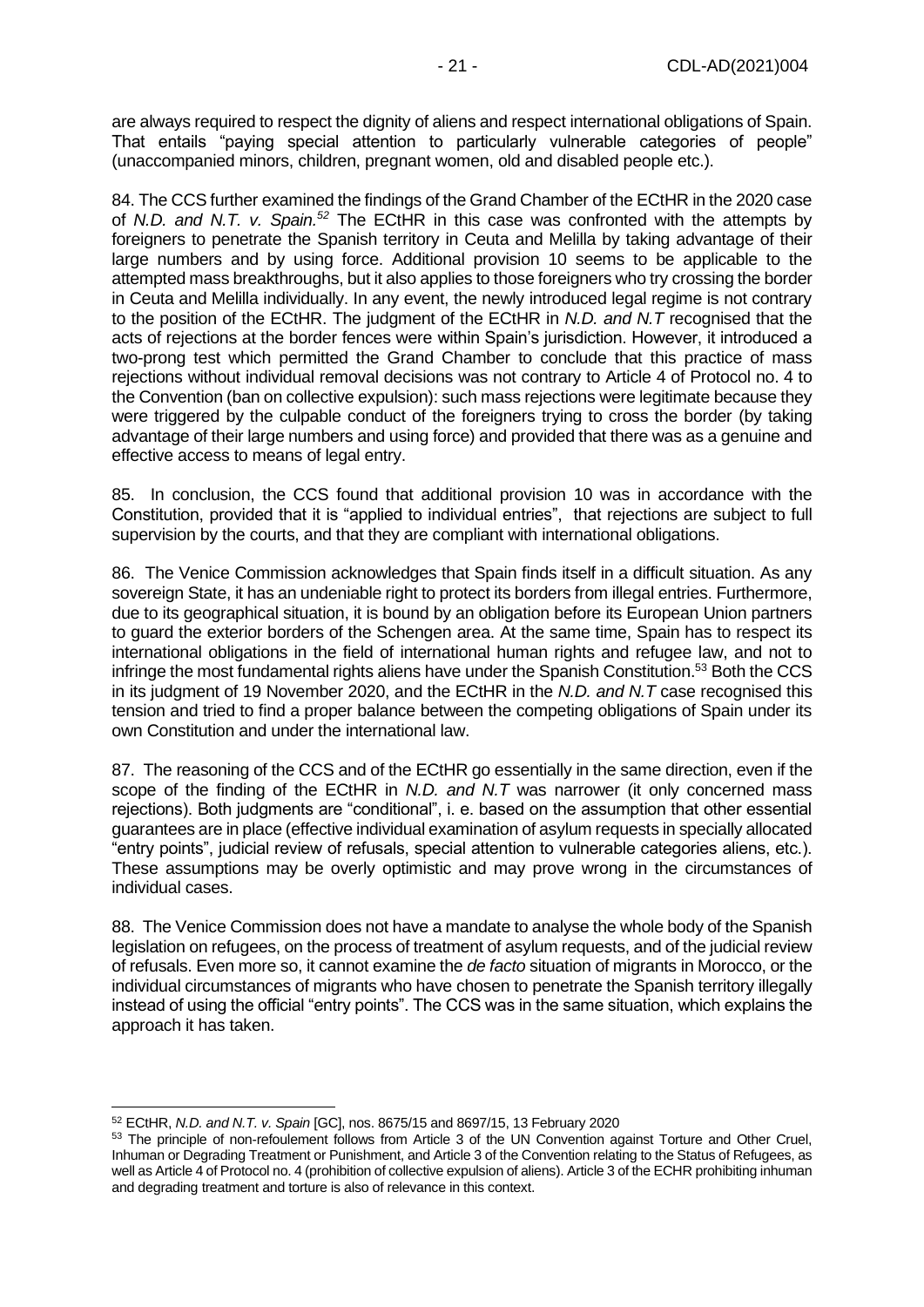89. The Spanish legislator, however, is in a different position: it may look at this problem from a "bird's eye" view and check whether the system of processing asylum requests works efficiently and ensures the right of individualised treatment.

90. As to additional provision 10, it may be developed further, in order to implement some of the recommendations given by the CCS. Most importantly, the Law should specify that the rejection at the border is not an *obligation* but a *possibility*, and that police officers intercepting migrants at the border fence may proceed in a different manner, if, in the circumstances, they see that those specific aliens have cogent reasons for not using ordinary entry points for asylum-seekers. Some guidance as to the situations where such decision must be taken (notably with reference to the vulnerable categories of prospective asylum-seekers, amongst other relevant criteria) may be developed at the sub-legislative level. Furthermore, the legislator may review the legislation on the functioning of the official entry points and on the judicial review of the refusals to grant the asylum in order to insure that they provide a viable alternative to illegal border crossing and offer reasonable chances of individualised treatment of asylum requests.

## <span id="page-21-0"></span>**IV. Conclusion**

91. The Venice Commission has prepared this opinion on the Organic Law on Citizens' Security (Law no. 4/2015) at the request of the Monitoring Committee of the Parliamentary Assembly of the Council of Europe.

92. Law no. 4/2015 covers a vast array of questions. The Venice Commission cannot assess all of them, and has therefore focused on the provisions which have attracted most attention domestically: regulations on checks and body searches in public places, policing of spontaneous demonstrations and liability of organisers thereof, severe administrative penalties provided by the Law and the rejection of aliens at the Spanish border in the autonomous towns of Ceuta and Melilla.

93. Most of these issues have been addressed in two judgments of the Constitutional Court of Spain (CCS), of 19 November 2020 and of 28 January 2021. With one exception, the CCS refrained from invalidating the contested norms but rather gave them a constitutionally compliant interpretation. The Venice Commission in its analysis relies heavily on the findings of the CCS. However, the Commission is of the view that if a statutory norm leads to abuses in practice, this norm should be changed, circumscribed, or accompanied by additional safeguards, even if in theory it is constitutionally acceptable. The parliament of Spain is currently considering a bill proposing to modify Law no. 4/2015. The Venice Commission encourages the legislator to carry out an in-depth assessment of the practical operation of the Law and its impact on human rights and freedoms. Given the "repressive potential" of this Law, such review should be conducted regularly.

94. Law no. 4/2015 contains a number of open-ended provisions which entrust the police with broad powers but do not indicate in which situations these powers may be used, or what sort of measures can be taken by the police. Some offences are also formulated in the Law in an overly extensive manner. The Commission acknowledges that it is not unusual for the legislation to provide for a general power for the police to take measures necessary to maintain order in public places, but it recalls that clarity and foreseeability of the law ensure equal and non-arbitrary treatment and legal certainty (understood as the predictability of State action). This is particularly important in the criminal law sphere. Due to the nature of the offences and the seriousness of fines provided for them under Law no. 4/2015, they can arguably fall within the ambit of the criminal law. The Venice Commission therefore recommends that such "quasi-criminal" offences and/or coercive powers of the police should be described in the Law with more precision.

95. The Venice Commission also recommends adopting detailed regulations at sub-legislative level, which would reflect the recent constitutional jurisprudence and serve as a guidance to the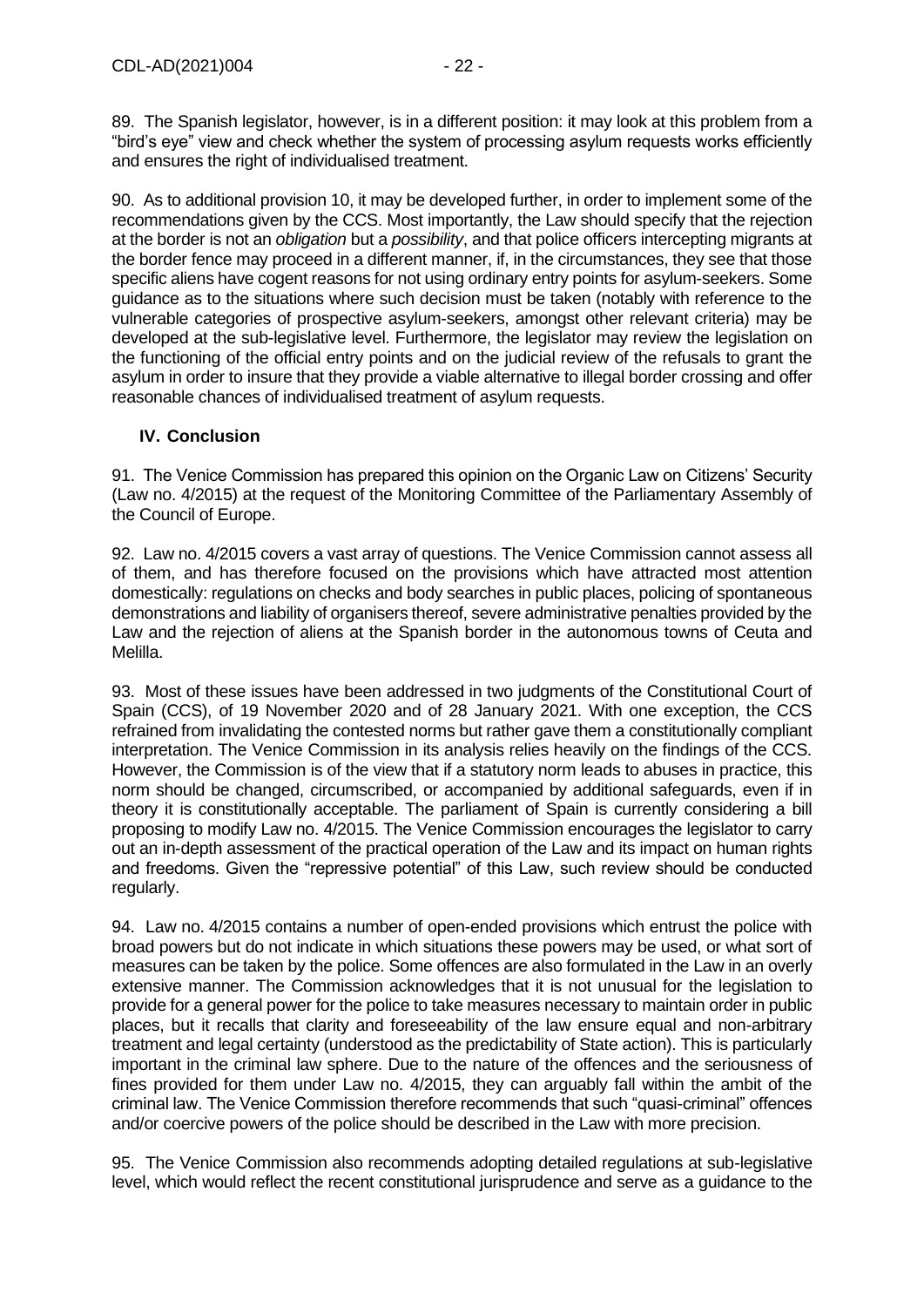police in their daily work. It is also important to strengthen the internal "follow-up mechanism" within the police itself, which would help identifying patterns of the use of police powers, detect abuses (such as arbitrary ID checks, discriminatory profiling, etc), facilitate subsequent internal or external inspections of police forces, and, ultimately, enable Parliament to analyse the practice of the use of coercive powers and amend the legislation accordingly. It may also be necessary to reinforce the existing mechanisms of judicial review of police action and make them more efficient and accessible.

96. The Venice Commission took note of the detailed explanations of the Spanish Government which argued that such internal instructions and follow-up mechanisms are already in place. If this is the case, this is positive, but the Venice Commission nevertheless encourages the Spanish authorities to evaluate whether those instructions/mechanisms are in line with the parameters described above (see in particular paragraphs 36-37).

97. The Venice Commission also makes the following specific recommendations as regards the text of Law no. 4/2015:

- as regards articles 18 and 20 (personal checks and external body searches in public places), the Law should link them to the purpose of discovery and prevention of offences of a certain gravity and provide that, as a rule, they should be conducted on the basis of an individualised suspicion. As to indiscriminate/random searches, their use should be circumscribed and accompanied by procedural safeguards, including appropriate followup mechanisms;
- Law no. 4/2015 should specify that the authorities should tolerate demonstrations even those which were not notified in advance or which deviate from the conditions set out in the notification – unless there is an ascertainable risk of "substantial disorder". Organic Law no. 9/1983 (on the right of assembly) should also be amended accordingly. The Spanish legislator has discretion as to how this "principle of tolerance" should be incorporated into the law, so that the statutory formula is compatible with Article 21 of the Constitution;
- Law no. 4/2015 should specify that organisers and promoters of demonstrations cannot be brought to liability for the failure to notify the authorities or for non-compliance with the format of the demonstration set out in the notification if the gathering was spontaneous or if the deviations could not be reasonably foreseen or averted by means available to the promoters and organisers;
- the amount of penalties provided by Law no.  $4/2015$  especially those for serious and very serious offences (up to 600 000 Eur in the latter case) – appears quite high, in the Spanish context. In view of the imprecise definition of some offences (most notably Article 36 para. 6 which speaks of "disobedience to the authorities"), these fines may have a chilling effect on the exercise of the freedom of assembly. The amounts of the fines should therefore be reconsidered;
- some of the penalties provided by Law no. 4/2015 can be characterised as "criminal" in essence. Therefore, the procedure in which they are imposed should satisfy some basic requirements of fair trial provided by Article 6 of the European Convention on Human Rights, under its criminal limb. The presumption of truthfulness of the reports of the police, the immediate enforceability of heavy fines and the lack of entitlement to legal aid counsel weaken the position of the defendants vis-à-vis the state. The legislator should ensure that presumed offenders enjoy at least the minimal guarantees required under Article 6 of the ECHR;
- on the rejections of foreigners trying to illegally cross the Spanish border in the autonomous towns of Ceuta and Melilla (additional provision 10 to Organic Law no. 4/2000), the Venice Commission acknowledges that Spain finds itself in the difficult situation of having to defend its borders and at the same time comply with its obligations under international law. Even though additional provision 10 has been found to be "conditionally constitutional", the Commission considers that the Law should specify that police officers should not proceed with the rejection at the border if, in the circumstances,